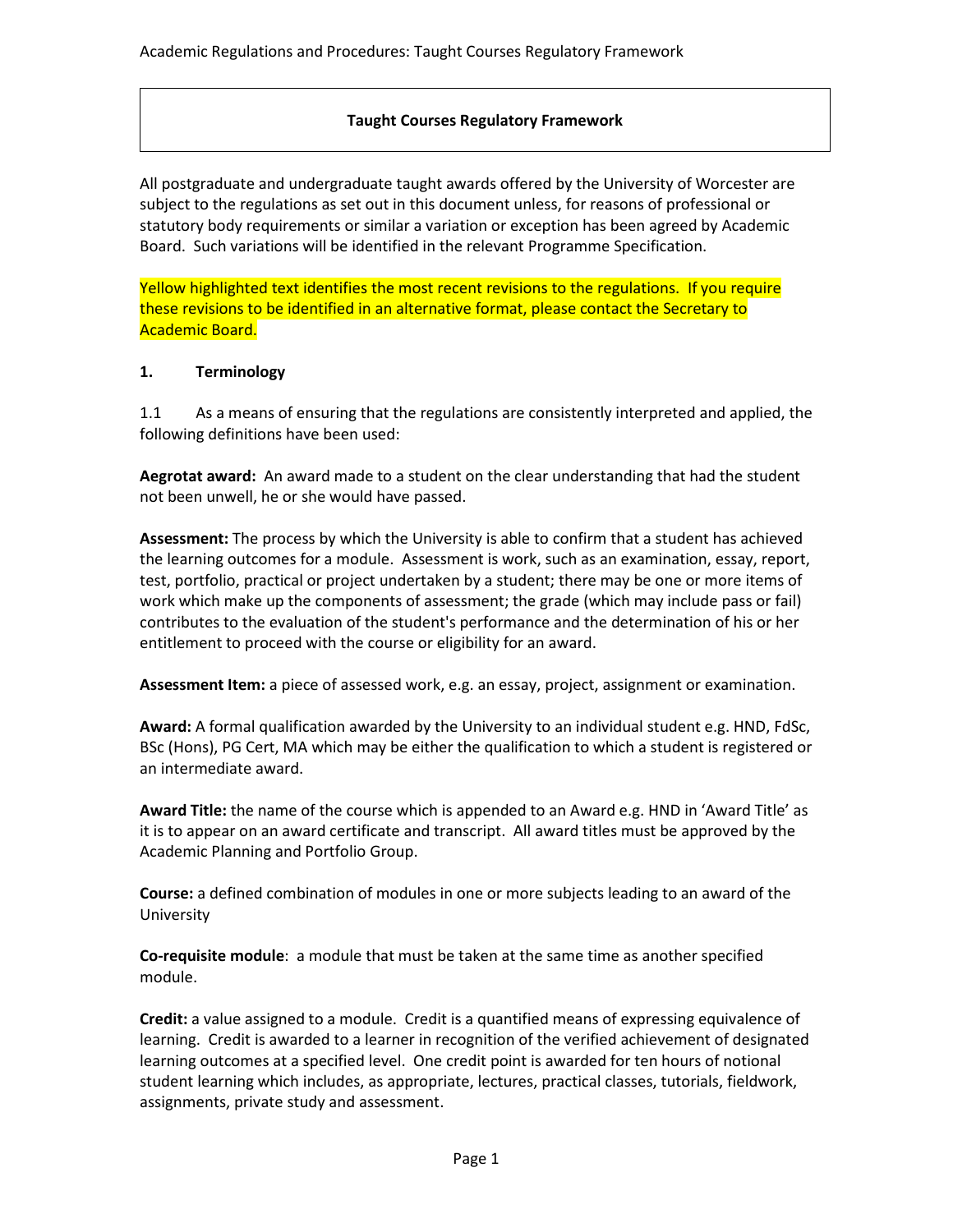**Dissertation**: a substantial piece of work following detailed investigation and research into a subject or work related practice by a student. Such work is carried out independently with minimum supervision. A Dissertation at Level 6 will have a minimum credit value of 30 credits and at Level 7 will have a minimum credit value of 45 and a maximum of 60 credits. A student may take only one Dissertation at each level.

**Designated module**: a module at Level 4 specified as acceptable for meeting the requirements of the award that a student must take. A designated module is determined by the course or subject within which it is validated.

**Examination:** any form of assessment, which takes place under supervision at a prescribed time and place and for a prescribed maximum period.

**Grade:** the letter code used to indicate the standard reached by a student in the item(s) of assessment and the overall module assessment.

**Integrated Master's:** an award designed to enable students to progress from Level 4 though to 7 within one course. A student may be admitted to a linked undergraduate Honours degree/Integrated Master's degree course (e.g. MComp/BSc (Hons) Computing or onto a standalone Integrated Master's degree.

**Intermediate Award**: an award which can be obtained *en route* to the final Award such as a Certificate of Higher Education (CertHE) *en route* to a FdSc. Intermediate Awards are not awarded to a student who is continuing towards a higher award. The *appropriate* Intermediate Award(s) will be identified in the Programme Specification.

**Joint Honours**: students will study modules from two subjects usually half the credits for the award are taken in both subjects.

**Level:** a description of the higher education module credit level i.e. 4, 5, 6 or 7 which is an indicator of the relative demand, complexity and depth of learning and of learner autonomy

| Level   | Description             | Framework for<br><b>Higher Education</b><br>Qualification<br>Levels (FHEQ) |
|---------|-------------------------|----------------------------------------------------------------------------|
| Level 3 | <b>Foundation level</b> |                                                                            |
| Level 4 | Certificate level       | 4                                                                          |
| Level 5 | Intermediate level      | 5                                                                          |
| Level 6 | Honours level           | 6                                                                          |
| Level 7 | Master's level          | 7                                                                          |
| Level 8 | Doctoral level          | 8                                                                          |

A student may be described as studying at a Level.

**Mandatory Module**: a prescribed module that forms a compulsory part of a course. A mandatory module will provide fundamental knowledge, skills or understanding that a student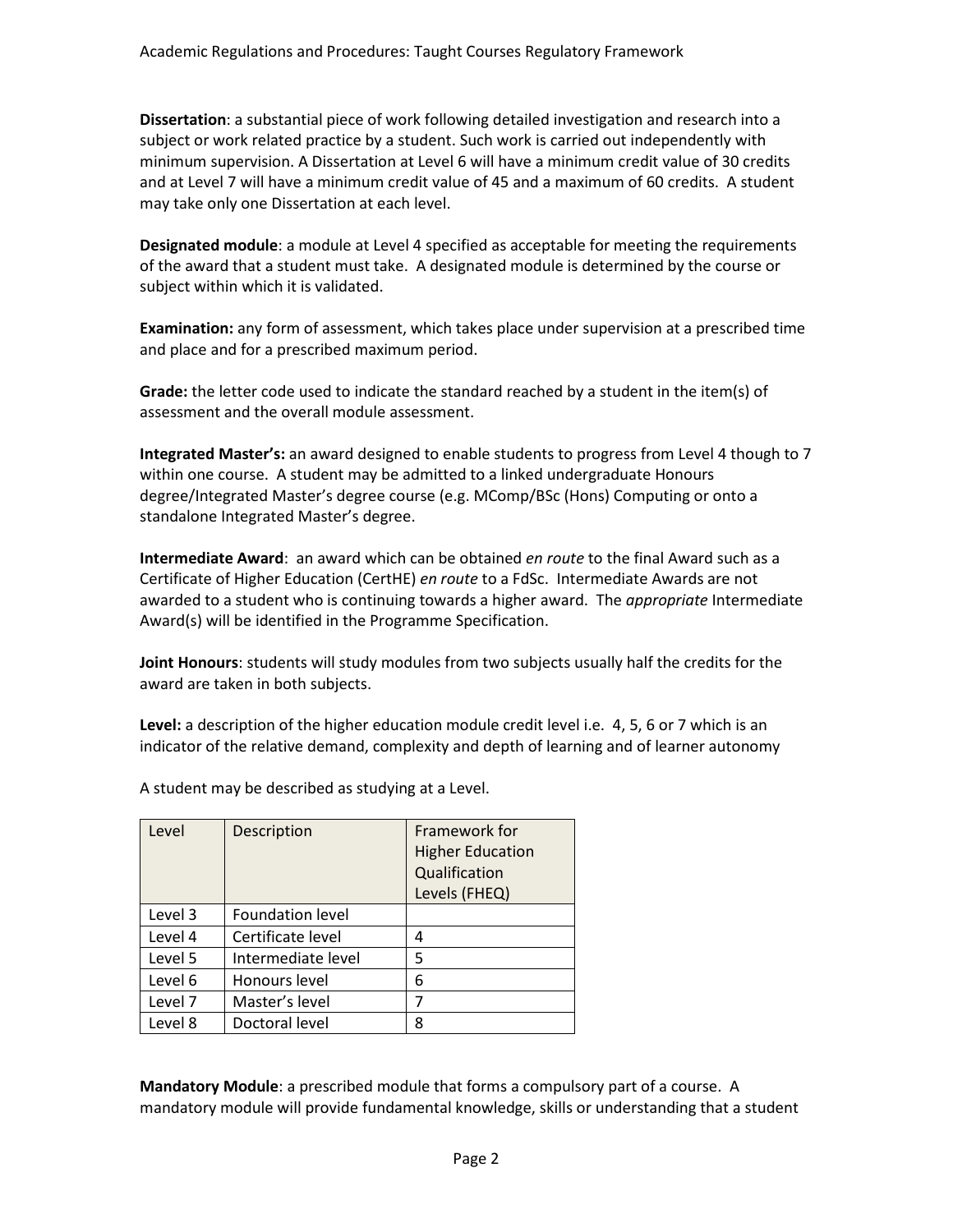must acquire in order to successfully achieve the learning outcomes for the course. A mandatory module must normally be passed in order to satisfy the requirements of an award. A mandatory module is determined by the course or subject within which it is validated.

**Major/Minor Honours:** students will study modules from two subjects usually two thirds of the credits for the award are taken in one subject (major) with the remaining credits taken in the second subject (minor).

**Mode of Study:** There are two modes of study, full-time and part-time. Full-time normally requires registration for modules to a value of not fewer than 60 and not more than 75 credits in a semester. Part-time normally requires registration for modules to a value of not more than 45 credits in a semester.

**Module**: a discrete unit of study with approved learning outcomes and assessment scheme. Modules are assigned to one or more subject areas. Each module will specify a level that indicates the intellectual standard required to successfully complete the module. Most modules are of a standard credit value although some modules (e.g. a Dissertation) may have a different credit value.

**Module Outline**: A document that is presented to students at the start of the module that includes (amongst other matters) the module code, module title, level, planned teaching activity, specific professional body attendance requirements, assessment, resource lists and assessment.

**Module Specification**: A document that is presented and approved as part of the course approval process and specifies (amongst other matters) the module code, module title, level, credit value, the subject to which the module belongs, intended learning outcomes and assessment.

**Maximum period of registration**: the maximum permitted period of time to complete a course specified at the time of admission.

**Mitigation**: exceptional reasons outside of a student's control that either prevented a student from taking an item of assessment or affected his or her performance in an assessment.

**Optional Module**: a module specified as acceptable for meeting the requirements of the award, and chosen from a designated list. An optional module is determined by the course or subject within which it is validated.

**Placement Year or Year Abroad:** a year where an undergraduate student may apply to extend their studies and spend the third year of their course either studying at a partner institution, on a work placement or undertaking a combination of both.

**Pre-requisite module**: a module that must be taken and passed before another specified module can be taken.

**Programme of study**: The approved course followed by an individual student; it may be identical to the course or it may be unique to the student and satisfies the requirements set out in these regulations.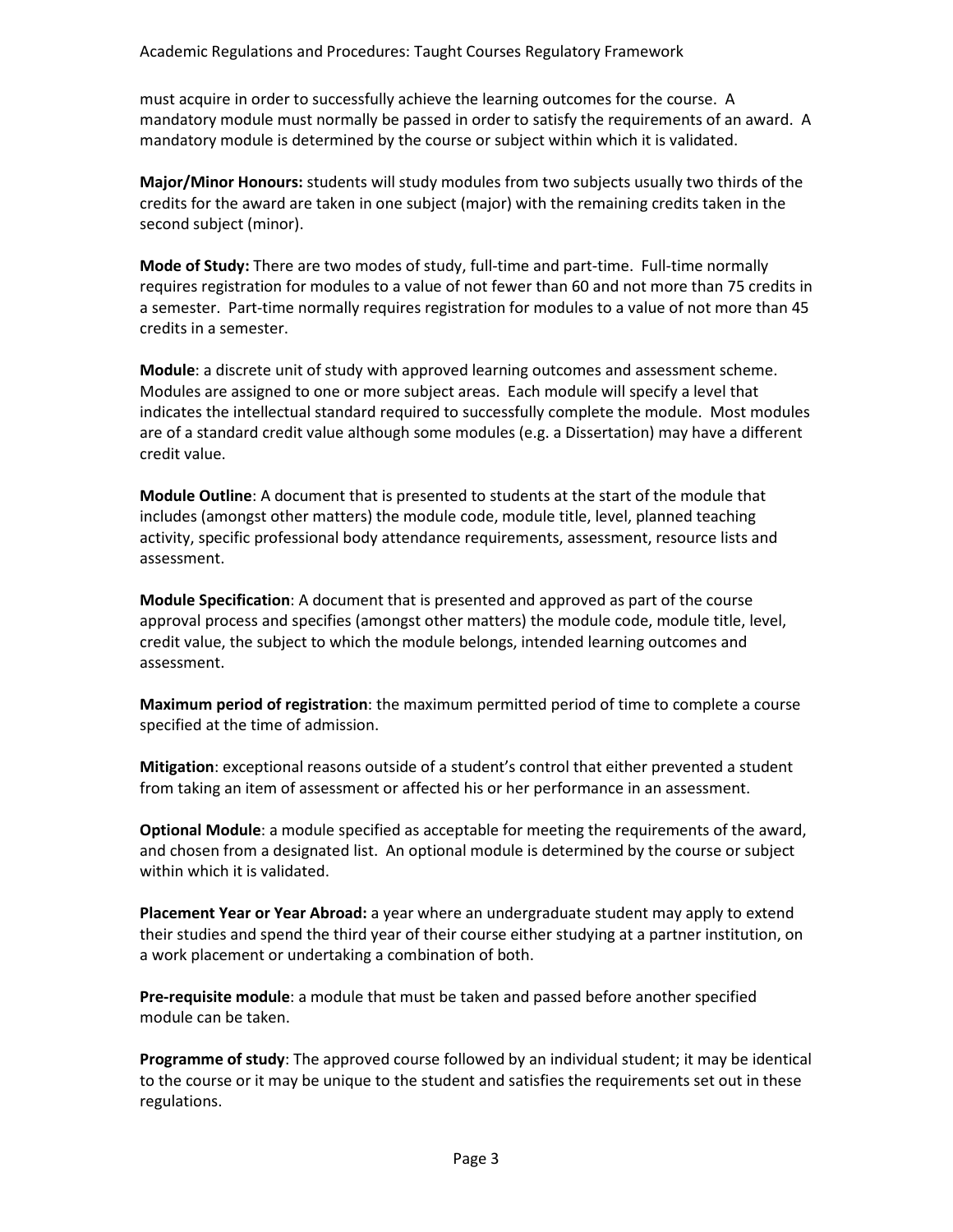**Programme Specification:** A document that specifies (amongst other matters) admission requirements for the course, the structure of the course, any particular conditions to be met (e.g. Professional and Statutory Regulatory Body requirements) for the relevant named award.

**Prohibited module:** a module which may not be studied if a student has or will, study another named module.

**Recognition of Prior Learning (RPL):** is an umbrella term used to describe the process by which students who wish to have learning that has already been undertaken recognised by the University for the award of credit within a programme of study.

**Recognition of Prior Certificated Learning (RPCL):** relates to learning which has been previously assessed for a validated qualification awarded by an educational institution, professional body or other recognised education/training provider.

**Recognition of Prior Experiential Learning (RPEL):** refers to learning acquired outside formal education and training systems (for example work or life experience from which specific skills or knowledge have been gained).

**Retrieval of failure**: A generic term used to describe an opportunity agreed by a Board of Examiners for a student to recover a failure. All retrieval of failure is capped at a grade of D-. There are three types that may be offered:

**Retake:**the student is required to study the whole module again with attendance; Reassessment: the student is required to resubmit the item(s) or resit the examination(s); Substitute: the student is required to replace the module with an alternative module which is also capped at a grade of D-.

**Sandwich Course**: an undergraduate course which will include students undertaking a period of supervised work experience or studying at a partner institution, the length of which is usually one year and will be specified in the programme specification.

**Semester**: A defined period of study in which a module may be taught and assessed. Many courses use a fifteen-week block.

**Short Course:** a defined combination of one or more modules.

**Single Honours**: students will study modules primarily from one subject and, where appropriate, the requirements of a professional body or the vocational nature of the course will heavily prescribe the content of modules students will study.

**Student:** Any person admitted or enrolled by the University of Worcester to follow a programme of study, or any sabbatical officer of the Students' Union. All students remain subject to the common and statute law, and any rights or constraints conferred or imposed by these regulations are in addition to, and do not alter in any way, their right and duties as citizens.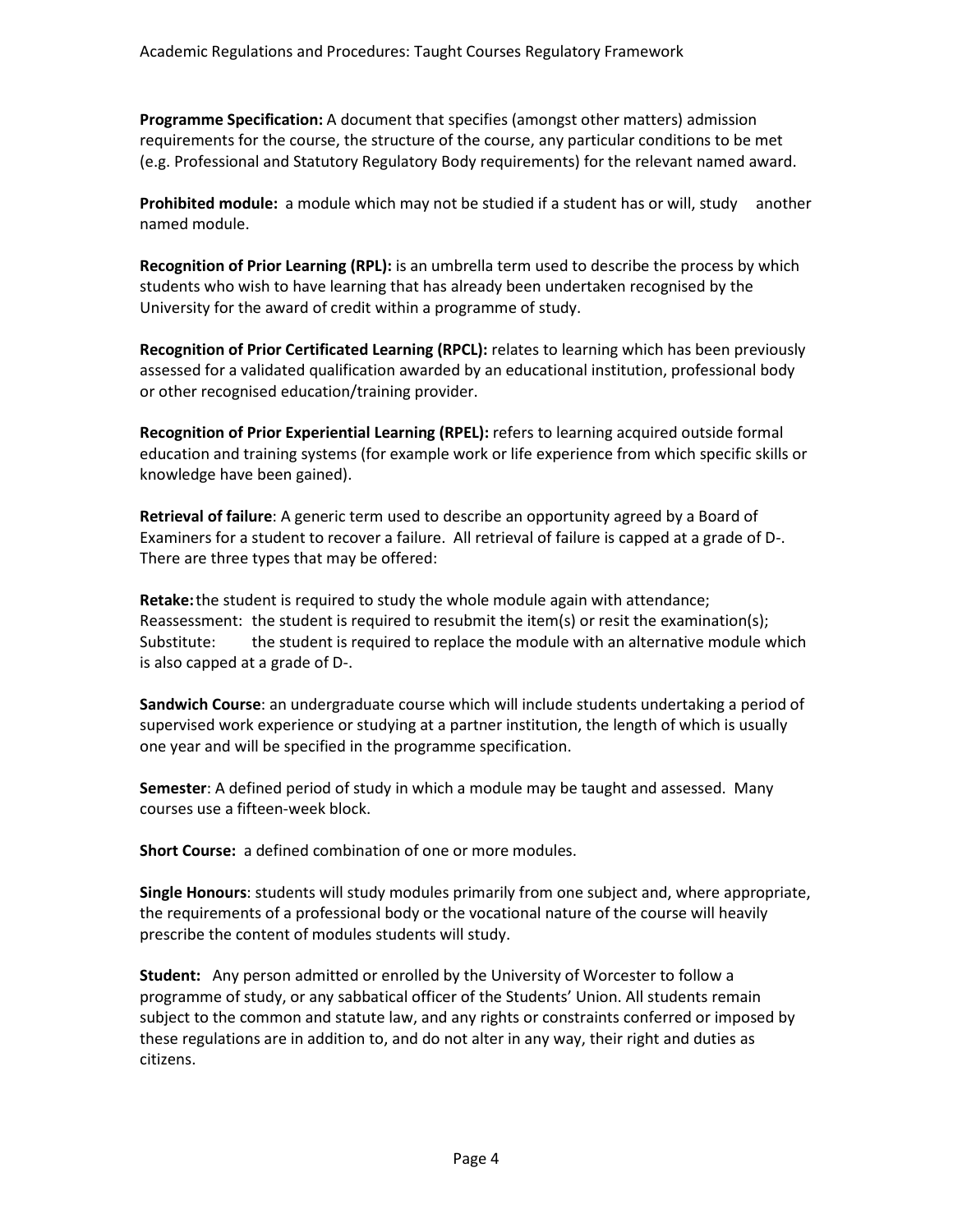**Thesis:** A substantial independent piece of work following systematic and detailed investigation into a discrete area of research which will primarily be in written form although it may include material in other than written form at Level 8. A Thesis will have a credit value of 120. A student may take only one Thesis.

**Subject**: a cognate set of modules managed and resourced normally by a single School. Subjects can be studied in combination to achieve single, major/minor or joint honours awards.

**Transcript**: A formal and verifiable record issued by the University of what a student has studied and achieved.

**Viva Voce**: An oral examination.

**Year Abroad**: See Placement Year.

### **2. The Admission of Students**

- 2.1 The admission of any individual applicant to a course is based on the academic judgement of the admissions tutor(s), subject to:
	- a) the [University's policy on admissions;](http://www.worcester.ac.uk/registryservices/documents/AdmissionsPolicy.pdf)
	- b) a reasonable expectation that the applicant will be able to achieve the learning outcomes of the course and achieve the standard required for the award;
	- c) fulfilling the entry requirements as stated within the programme specification of the approved course.
- 2.2 All applicants seeking admission to a course listed in a national admission system e.g. UCAS must apply through this method. All other applicants must apply to the University using the appropriate application form.
- 2.3 The minimum entry requirement for postgraduate taught courses is normally a lower second class Honours degree or equivalent. This is the minimum, individual courses may set higher or more specific requirements.
- 2.4 The normal minimum entry requirement for undergraduate degree courses is the possession of 4 GCSEs (Grade C/4 or above) and qualifications to the value of 48 UCAS tariff points from minimum of 2 A Levels (or equivalent Level 3 qualifications) and a maximum of 3 A levels. This is the minimum, individual courses may set higher or more specific requirements.
- 2.5 The normal minimum entry requirement for HND and Foundation Degree courses is the possession of 4 GCSEs (Grade C/4 or above) and qualifications to the value of 32 UCAS tariff points from minimum of 1 A Level (or equivalent Level 3 qualification) and a maximum of 3 A levels. This is the minimum, individual courses may set higher or more specific requirements.
- 2.6 Key skills at Level 3 may be allowed to contribute to up to 6 UCAS tariff points towards meeting the condition of an offer. Key Skills in Communication and Application of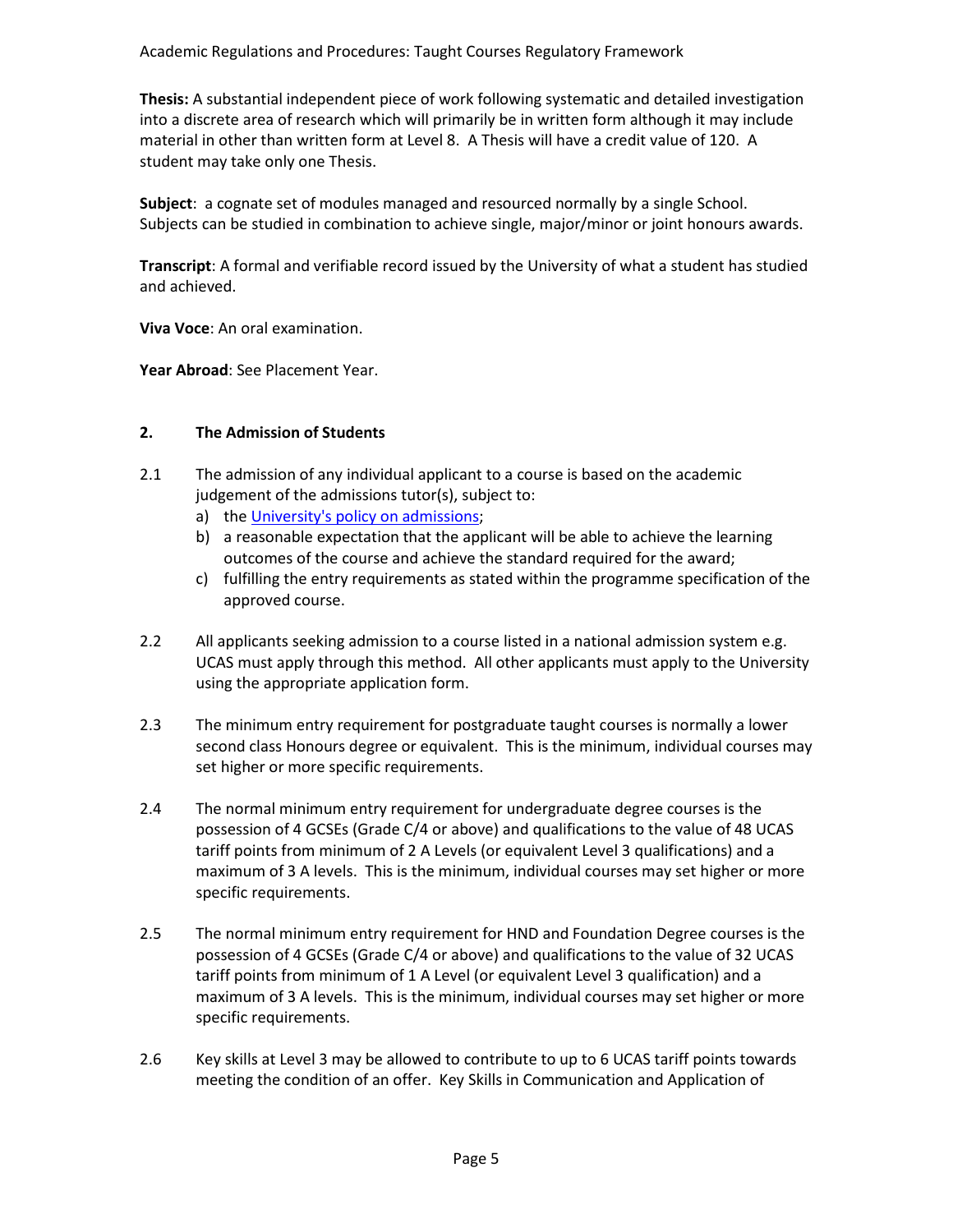Number do not satisfy the subject knowledge requirements for courses requiring GCSE English Language and Mathematics.

- 2.7 Any applicants whose first language is not English or who has not been educated wholly or mainly in the medium of English must reach a minimum IELTS score of 6.0 for courses at Levels 4, 5 and 6 and a minimum IELTS score of 6.5 for courses at Level 7 (or equivalent in an approved test in English) or otherwise demonstrate that they have an adequate command of both written and spoken English before starting a course. This is the minimum, individual courses may set higher or more specific requirements.
- 2.8 Applicants with few or no formal qualifications can be accepted onto a range of courses providing they can show evidence of other appropriate qualifications and/or experience.
- 2.9 Students may be admitted with advanced standing through the recognition of credit, or the recognition of experiential or certificated learning according to the University's Recognition of Prior Learning (RPL) procedure.
- 2.10 Credit is given for recent learning and not for experience alone, and where the level, volume, standard and content are relevant to the particular course. The award of credit is a matter of consistent application of academic judgement. Credit will not normally be given for learning that has taken place more than six years previously, and will be allocated according to the table below. Credit can only be given for whole modules and no more than one third of credit awarded should be experiential. Credit may not be counted twice for the same award level.

| Award                                      | <b>Maximum</b><br>credit allowed | Level          |
|--------------------------------------------|----------------------------------|----------------|
| Certificate of Higher Education (CertHE)   | 60                               | 4              |
| Higher National Certificate (HNC)          | 75                               | 4/5            |
| Diploma of Higher Education (DipHE)        | 120                              | 4/5            |
| Higher National Diploma (HND)              | 120                              | 4/5            |
| Foundation Degree (FdA, FdSc)              | 120                              | 4/5            |
| Degree (BA, BSc)                           | 240                              | 4/5            |
| Degree with Honours (BA (Hons), BSc(Hons)) | 240                              | 4/5/6          |
| <b>Integrated Master's Degree</b>          | 240                              | 4/5/6          |
| Postgraduate Certificate (PG Cert)         | 30                               | 7              |
| Postgraduate Diploma (PG Dip)              | 60                               | 7              |
| Master's Degree (MA, MSc, MBA etc)         | 120                              | $\overline{7}$ |
| Master's by Research (MRes)                | 60                               | 7              |
| <b>Professional Doctorate</b>              | 180                              | 7 and 8        |

- 2.11 All applicants must provide at or before initial registration evidence of their identity and relevant qualification(s) and or transcript(s) showing that they have satisfied the relevant entry requirements.
- 2.12 Applicants under the age of 18 at the start of their course are eligible to be admitted to a course at the University in accordance with the University's Admissions Policy.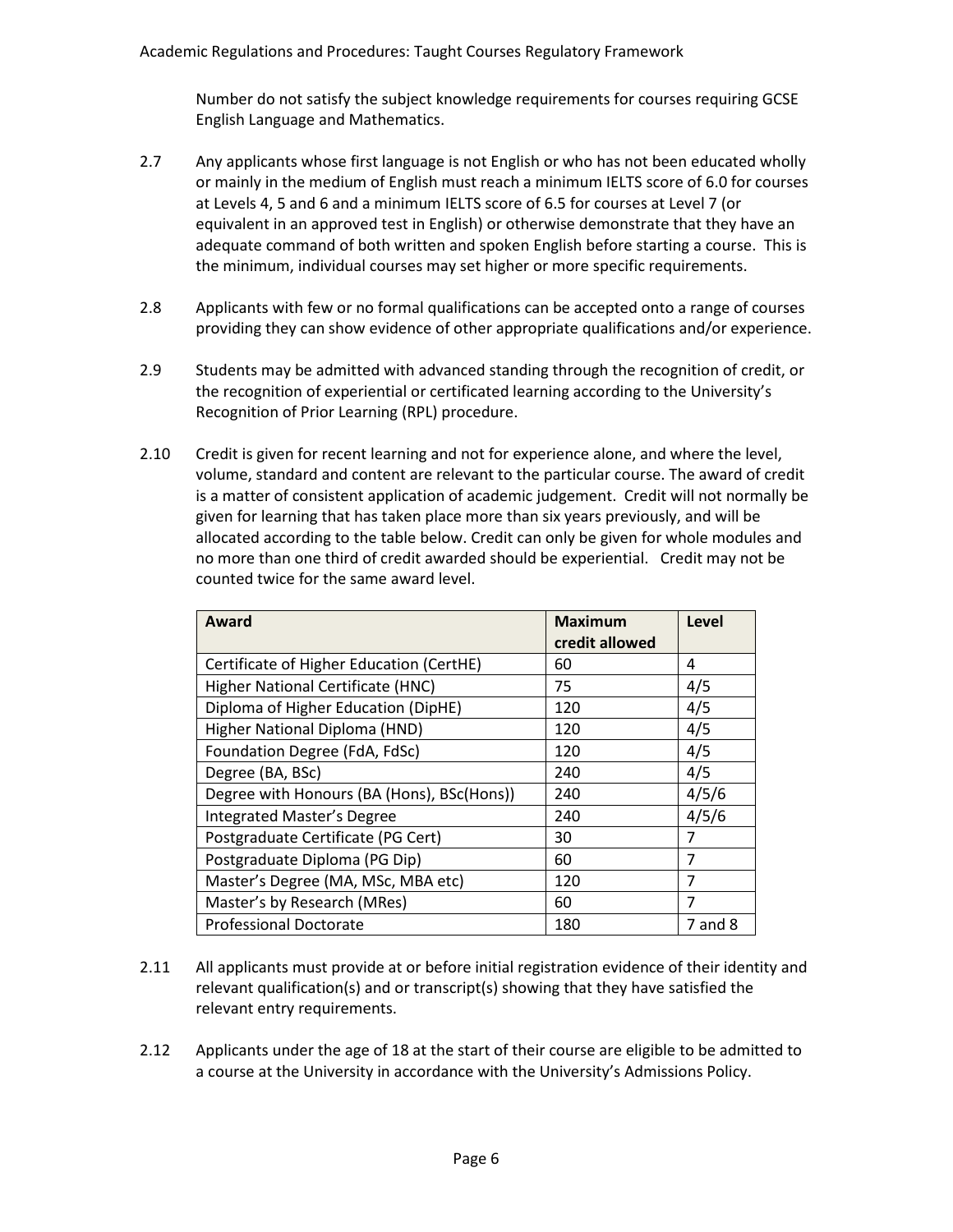- 2.13 All applicants are required to declare 'unspent' convictions within the application process. Applicants for certain courses must comply with additional entry requirements that may be imposed by law or accrediting/professional bodies. Some courses require additional declarations by the applicant relating to their health, criminal convictions (spent and unspent) and cautions. There may be a requirement for a check of criminal convictions (via the Disclosure and Barring Service) and/or medical examinations. Failure to comply with any such special requirements may result in an applicant not being permitted to start the course or being required to leave the course and/or the university.
- 2.14 The university reserves the right to refuse admission (or cancel registration) to any applicant (or student) who has misrepresented information in their application.
- 2.15 There is no appeal against admissions decisions. Applicants who are dissatisfied with any aspect of the admissions process may use the Admissions Complaints Procedure.

## **3. The Registration of Students**

- 3.1 All students, other than sabbatical officers of the Students' Union, must register at the start of his or her course and undertake to comply with the regulations of the University. Students must re-register at the start of each academic year irrespective of when they started the course. Students who do not register or re-register by the published deadline will be withdrawn from the University.
- 3.2 Students are required to pay fees in accordance with the prevailing fees policy and financial regulations approved by the Board of Governors. No student will be entitled to register or re-register unless the prescribed fees have been paid or satisfactory arrangements made to ensure that they will be paid. Students unable to register, because of outstanding debts, will be obliged to temporarily withdraw from their course or withdraw from the University.
- 3.3 The University reserves the right to decline acceptance of, or make a charge for, late or incorrect registration of awards, programmes and modules.
- 3.4 Where a student has not completed the formal process of registration but, by their actions, are deemed to be undertaking activities compatible with the status of a registered student, the Academic Registrar may formally enrol a student and arrange for the relevant tuition fee to be charged. Such activities would include attendance at classes, submission of work and regular use of their ID card to gain access to the University etc.
- 3.5 Students requiring a visa to study in the UK must ensure that they meet, both at the beginning and for the duration of the course, requirements stipulated by the Home Office and conditions of their visa.
- 3.6 Students may not simultaneously register for more than one full-time award at the University of Worcester or at another institution.
- 3.7 The maximum registration periods allowed for the completion of awards are as follows: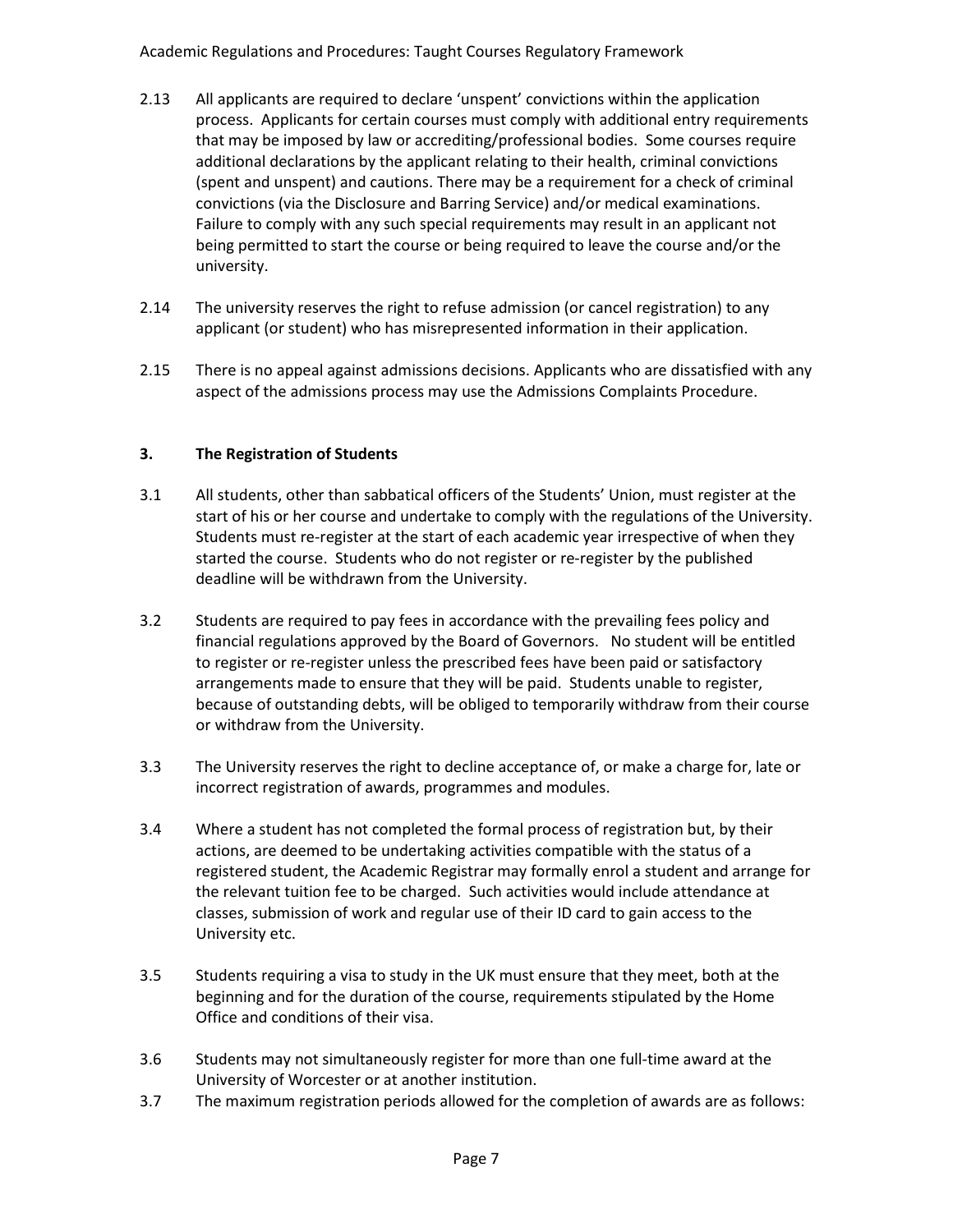|             | Mode of study     |         |              |         |                |          |                            |           |
|-------------|-------------------|---------|--------------|---------|----------------|----------|----------------------------|-----------|
|             | <b>HNC/CertHE</b> |         | HND/FD/DipHE |         | Degree with    |          | <b>Integrated Master's</b> |           |
|             |                   |         |              |         | <b>Honours</b> |          | Degree/MBChB               |           |
| Credit on   | Full              | Part    | Full         | Part    | Full           | Part     | Full                       | Part Time |
| entry       | Time              | Time    | Time         | Time    | <b>Time</b>    | Time     | Time                       |           |
| None        | 2 years           | 4 years | 4 years      | 8 years | 6 years        | 12 years | 8 years                    | 12 years  |
| 60 credits  | 1 year            | 2 year  | 3 years      | 6 years | 5 years        | 10 years | 7 years                    | 12 years  |
| 120 credits | N/A               | N/A     | 2 years      | 4 years | 4 years        | 8 years  | 6 years                    | 10 years  |
| 160 credits | N/A               | N/A     | 1 year       | 2 years | 3 years        | 6 years  | 5 years                    | 8 years   |
| 240         | N/A               | N/A     | N/A          | N/A     | 2 years        | 4 years  | 4 years                    | 6 years   |
| 300         | N/A               | N/A     | N/A          | N/A     | 1 year         | 2 years  | N/A                        | N/A       |

|             | Mode of study  |               |         |                        |         |                             |         |         |
|-------------|----------------|---------------|---------|------------------------|---------|-----------------------------|---------|---------|
|             | <b>PG Cert</b> | <b>PG Dip</b> |         | <b>Taught Master's</b> |         | <b>Master's of Research</b> |         |         |
| Credit on   | Full           | Part          | Full    | Part                   | Full    | Part                        | Full    | Part    |
| entry       | Time           | Time          | Time    | Time                   | Time    | <b>Time</b>                 | Time    | Time    |
| None        | 1 Year         | 2 years       | 2 years | 4 years                | 3 years | 6 years                     | 3 years | 6 years |
| 30 credits  | 1 year         | 2 years       | 2 years | 4 years                | 3 years | 6 years                     | 3 years | 6 years |
| 60 credits  | N/A            | N/A           | 1 year  | 2 years                | 2 years | 4 years                     | 2 years | 4 years |
| 120 credits | N/A            | N/A           | N/A     | N/A                    | 1 year  | 2 years                     | N/A     | N/A     |

- 3.8 Students will be able to switch between modes of study, at any appropriate point in their course where both Full Time and Part Time modes are offered.
- 3.9 The maximum period of registration is not normally extended. Applications to extend the maximum period of registration must be submitted to Registry Services and be accompanied by evidence to support the extension and a work plan agreed supported by the Course Leader to demonstrate how the requested period will be used effectively in order to complete the outstanding work for the award. Requests will be considered and must be agreed by the Academic Registrar (or nominee).
- 3.10 Once registration is completed, a student will continue to be registered with the University until the end of the course or until re-registration is required, whichever is the earlier, unless a student ceases to be a registered student due to:
	- a) exclusion from the course on academic grounds;
	- b) exclusion from the course for non-compliance with the prevailing fees policy;
	- d) exclusion from the course on medical grounds;
	- e) exclusion from the course due to persistent non-attendance;
	- f) expulsion from the University following a recognised disciplinary procedure;
	- g) the voluntary withdrawal from the course
- 3.11 Students must notify Registry Services of any changes occurring during the academic year in the information supplied at registration.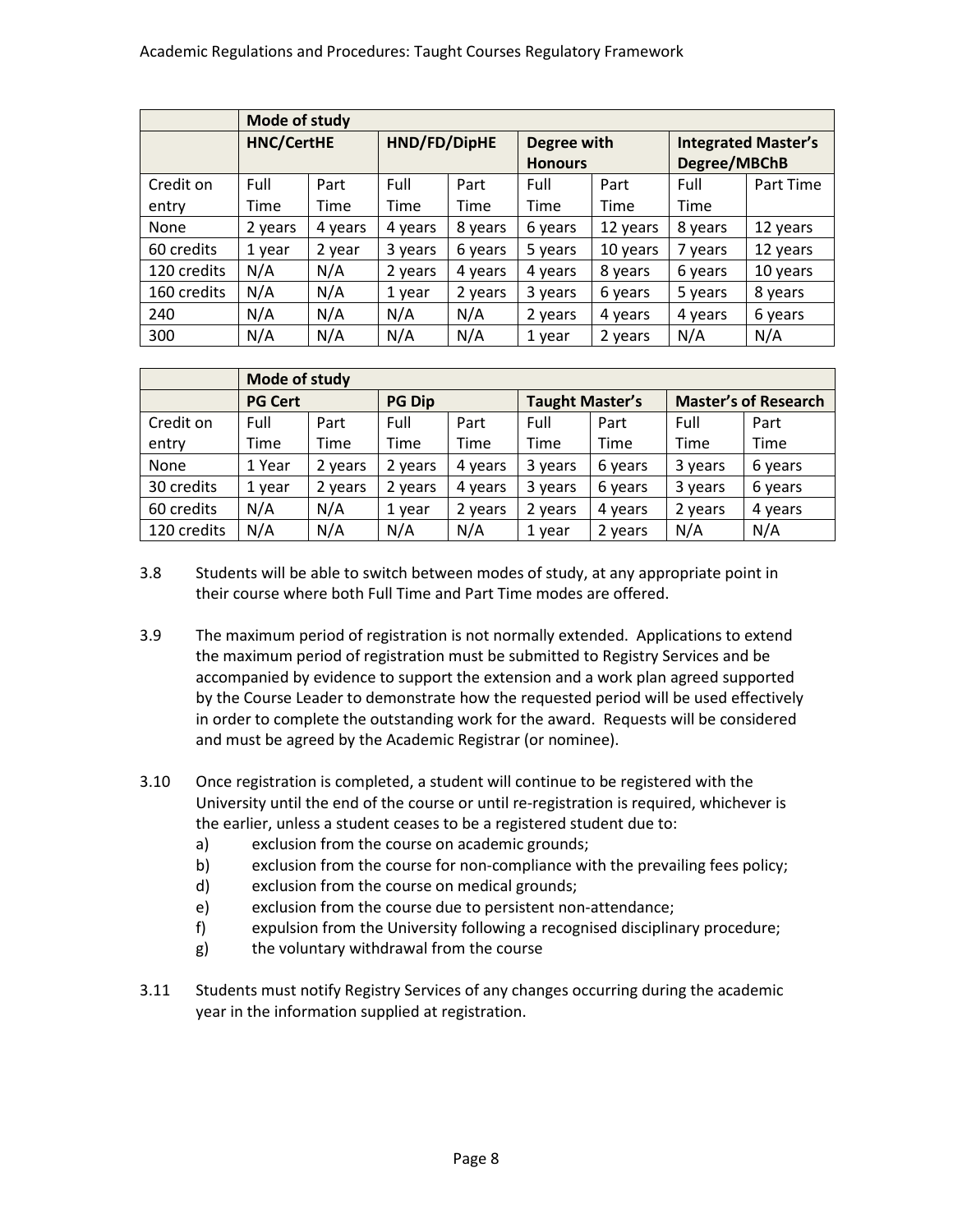## **4. Course structures and modules**

- 4.1 Each course will be defined in a Programme Specification. Programme Specifications will specify the modules required to be taken and any other additional requirements, which must be satisfied for the award. Each module will be defined in a module specification and approved by the course approval process and will normally have a credit value of either 15 or 30. Exceptionally, modules may be approved with a credit value greater than 30. A 15 credit module will normally be taught over one semester. Modules of 30 or more credits will normally extend over two semesters.
- 4.2 Each award title must be distinct from that of other awards, have a defined course structure, aims and specific learning outcomes related to the knowledge, skills and attributes that an individual is intended to have achieved on completion of the award. No two courses with different learning outcomes will have the same award title.
- 4.3 A short course may comprise one or more modules each with a credit value of 5, 10, 15 or 20 credits. These 5, 10, 15 and 20 credit modules will not normally form part of a standard course and recognition of the credit towards an award is subject to the University's Recognition of Prior Learning policy (RPL).
- 4.4 A student may seek transfer from one course to another within the University on condition they meet the conditions of entry and/or module prerequisites, for the new course. Students may normally change their course in any year up to two weeks after the first timetabled occurrence of a module for the new course.

#### 4.5 A student may normally seek to transfer from one course to another on one occasion.

- 4.6 Students may be registered for modules run as short courses and be assessed for credit without being registered for an award.
- 4.7 Students will progress through the course by taking and passing modules.
- 4.8 In order to study, be assessed, or be reassessed on a module, a student must be registered on the module.
- 4.9 Students will normally only be able to add or remove modules within the first two weeks of the first scheduled timetabled occurrence of the module.
- 4.10 The programme specification will specify whether a module is mandatory for that course.
- 4.11 Students are responsible for ensuring that they take modules and combinations of modules that fulfil the requirements of the course and, where appropriate, those of any Professional Body.
- 4.12 The University may change module provision without notice but will ensure that students who have legitimately registered for a named award will be able to follow an appropriate programme of modules to qualify for the named award.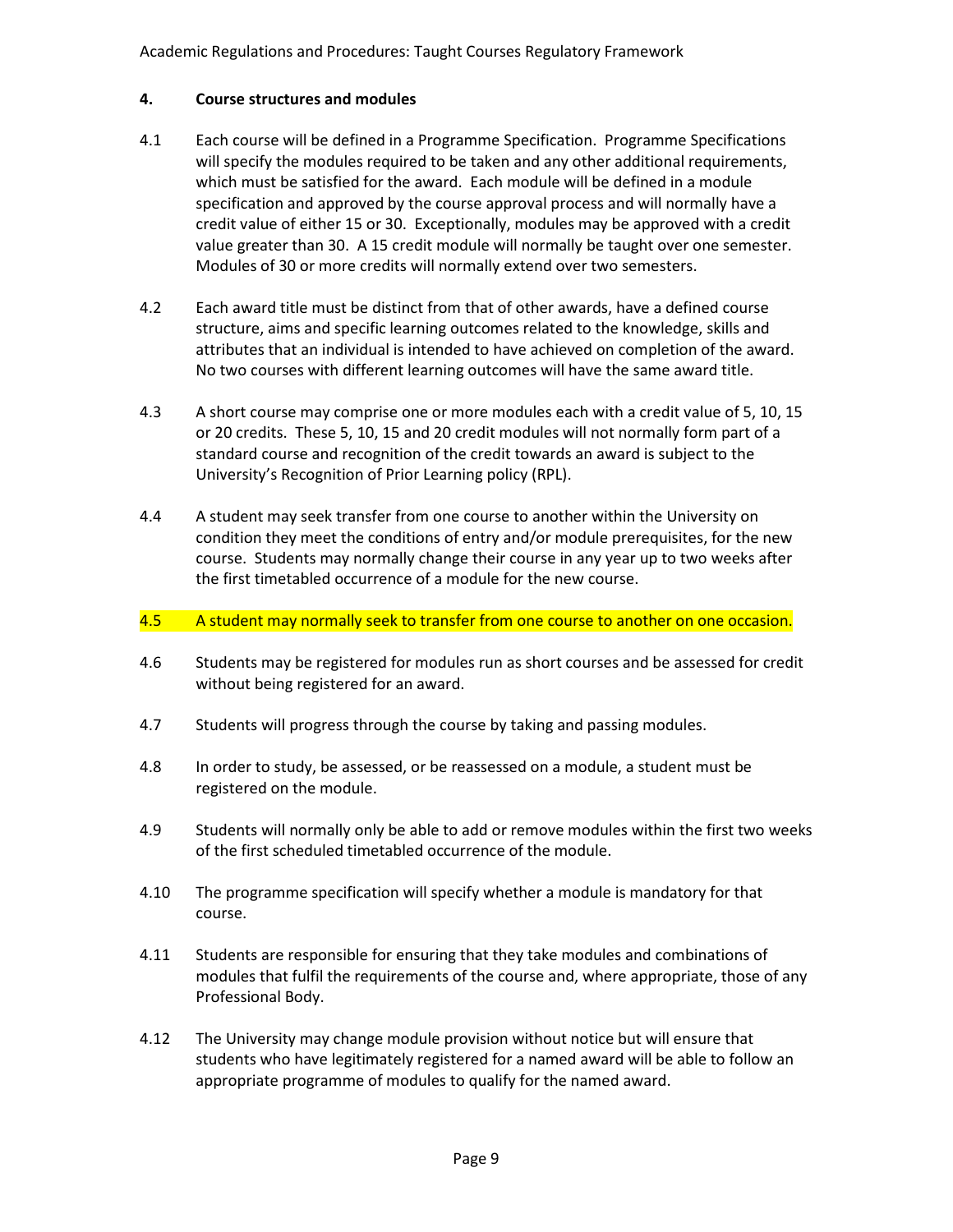- 4.13 Students must take and pass modules from their chosen course in order to achieve or exceed the minimum credits required for their Award and Award Title as specified in the course rules.
- 4.14 Students may be permitted to take a module up to a maximum of 30 credits at Level 5 whilst studying at Level 4.
- 4.15 Students may be permitted to take a module up to a maximum of 30 credits at Level 4 whilst studying at Level 5.
- 4.16 Students may be permitted to take modules to a maximum of 30 credits at Level 6 whilst studying at Level 5.
- 4.17 Students who have progressed to either Level 5, Level 6 or Level 7 and have not passed 120 credits at the previous level should study the outstanding credits in the following academic year.
- 4.18 A module may have co-requisites and/or pre-requisites. Exceptionally a module may be a pre-requisite for another module at the same level.
- 4.19 Each module will have defined learning outcomes at either level 4, 5, 6, 7 or 8. Where a module is offered at more than one level (e.g. 5 and 6) it must be separately presented and must have clearly differentiated assessment and learning outcomes.
- 4.20 All students must take and pass a Dissertation or Thesis or other substantial piece of independent work in order to be eligible for a Master's degree or Professional Doctorate.
- 4.21 The Dissertation or Thesis must relate to the course the student is taking
- 4.22 Students must take and pass all mandatory modules from their course or subject(s) to be eligible for the course or subject(s) to appear in the Award title. Students who fail a mandatory module from their subject at Level 5 or higher may be required to either change to a new subject and fulfil the requirements for that subject or replace the subject with "Combined Studies".

#### **5. Attendance**

- 5.1 Students are expected to participate fully in their programme of study, engage actively with learning opportunities and take responsibility for their learning.
- 5.2 Courses that confer a licence to practise may require a specific attendance level in order to meet the award requirements which are described in the Programme Specification.
- 5.3 Staff at the University will monitor student engagement with programmes of study. Persistent failure to engage may result in termination of registration. Students will be liable for tuition fee debts for periods during which they were registered.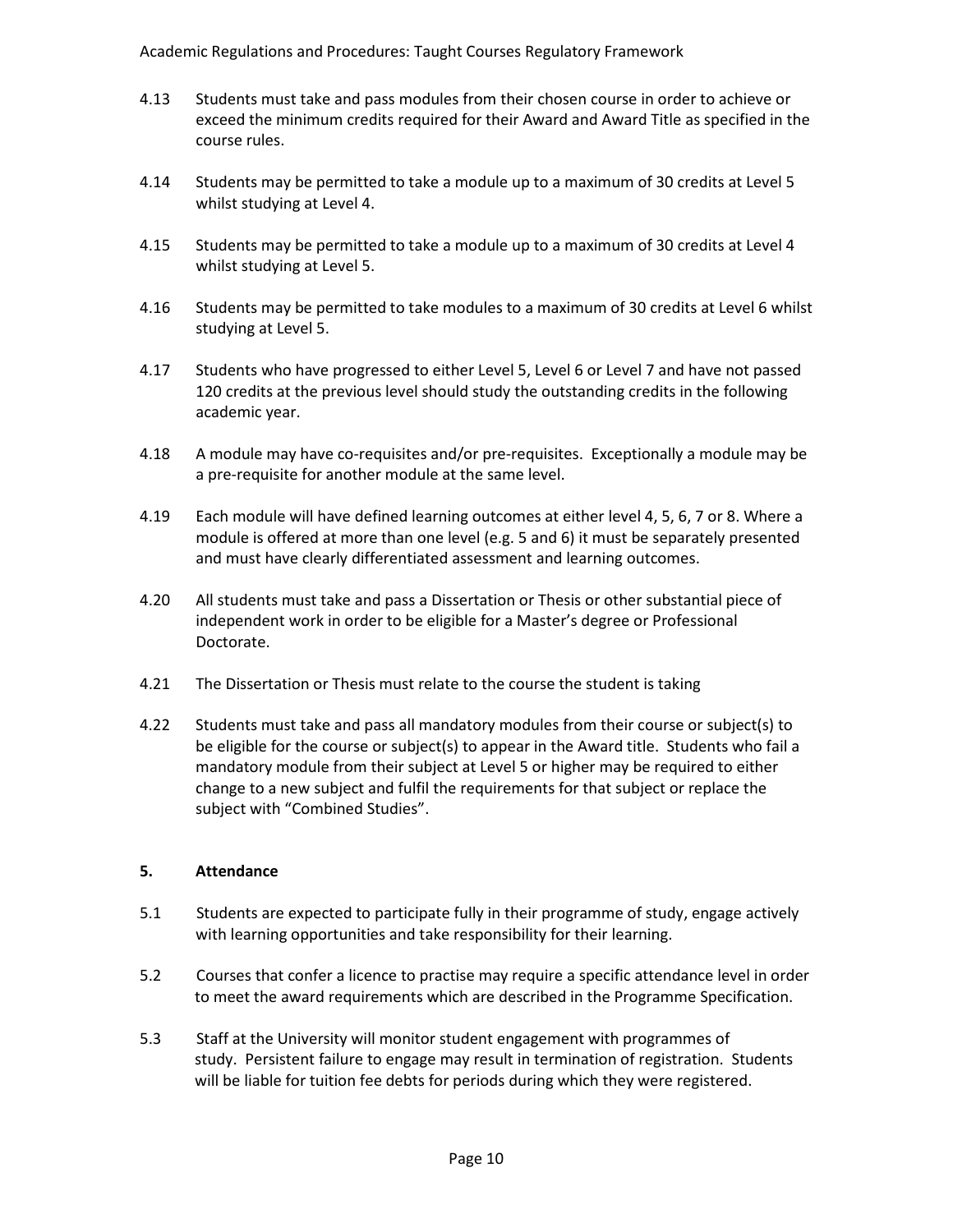- 5.4 Where a Head of School considers that a student is failing to participate satisfactorily in his/her programme of study, the Head of School will send a formal written warning to the student setting out the actions required of the student for satisfactory participation.
- 5.5 Where a student fails to adhere to the requirements for satisfactory participation, the Head of School may inform the Academic Registrar who will arrange for the student's registration to be terminated.
- 5.6 The Academic Registrar (or nominee) will write to the student advising that the student has been deemed to have withdrawn and the student's registration will be terminated.
- 5.7 The student may write to the Academic Registrar to request a review of the decision made by the Head of School within 10 working days.
- 5.8 On receipt of a request to review, the Academic Registrar will decide if there are clear grounds, and will either:
	- 5.8.1 refuse the request to review or
	- 5.8.2 refer it back to the Head of School for reconsideration
- 5.9 Where the decision is to uphold the original decision the letter to the student will draw attention to the individual's right to refer the matter to the Office of the Independent Adjudicator (OIA) and the student will be issued with a Completion of Procedures letter.

#### **6. Module assessment**

- 6.1 The assessment of any module is subject to the University's [Assessment Policy.](http://www.worc.ac.uk/aqu/documents/AssessmentPolicy.pdf)
- 6.2 Provided a student has registered on a module (and not subsequently been formally withdrawn from the module), students will be assessed in the semester in which the module is completed.
- 6.3 The assessment of a module may comprise one or more items. The assessment item(s) and their relative weighting(s) will be set out in the module outline and module directory.
- 6.4 Unless approved as part of the assessment for an individual module, a viva voce may not be used to determine progression or classification. A viva voce may be used as part of the procedures for determining whether a piece of work is that of the student.
- 6.5 The assessment of a module is reviewed regularly and minor changes may be made annually.

## **7. Submission of Assessment Items**

7.1 Module tutors will set deadlines for the submission of work. Module tutors are not permitted to grant extensions for the late submission of assessment items.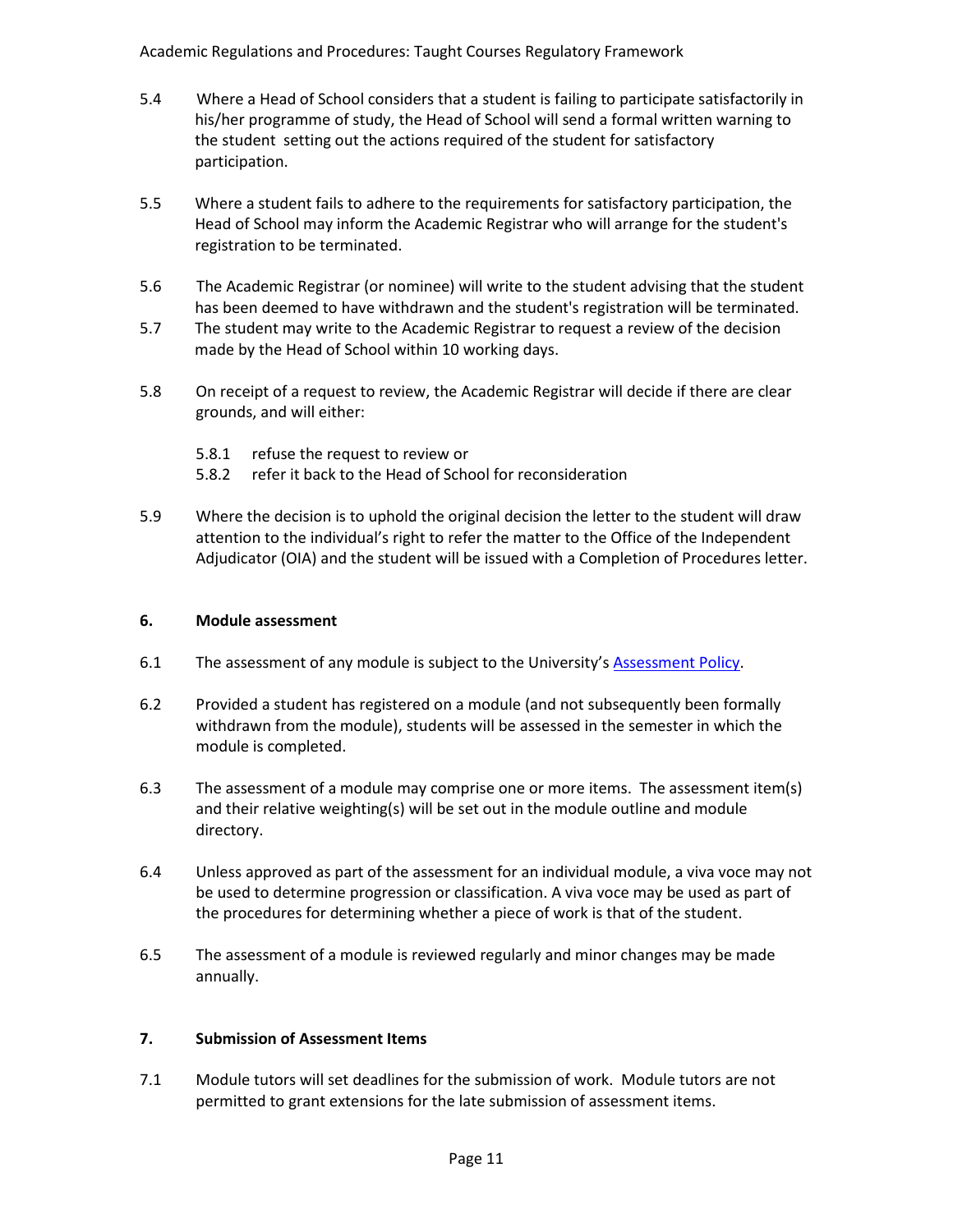- 7.2 Students are required to submit assessment items by 3pm on the due date and in accordance with the published process described in the module outline.
- 7.3 In the event of major disruption to a published process, which results in it not being accessible for significant periods on the submission deadline date, the submission deadline will be amended to the next working day on which the published system becomes available. Confirmation that major disruption has taken place will be provided by IT Services to the Academic Registrar (or nominee).
- 7.4 Students should include an assessment tracking sheet when submitting paper-based assessment items in order to receive an electronic receipt.
- 7.5 It is the responsibility of each individual student when submitting an assessment item to ensure that the work which they are submitting is the work which they wish to be assessed.
- 7.6 Any assessment item which breaches the University's [Ethics Policy](http://www.worcester.ac.uk/researchportal/documents/Ethics_Policy_Aprroved_by_AB_8_10_14.pdf) will be subject to a penalty proportionate to the offence.
- 7.7 Where a student is unable to submit an assessment item by the due date because of illness or other valid reasons ("Mitigating Circumstances") a student may submit an application to the Mitigating Circumstances Committee.
- 7.8 Students who submit an assessment item late but within one week (seven days) of the published due date will have the work marked and the actual grade obtained will be communicated to the student for feedback on his/her performance but the grade awarded will be capped at the minimum pass grade. The grade "L1" will be used to indicate that the grade has been capped due to late submission.
- 7.9 Students who submit an assessment item later than one week (seven days) will not have the work marked. A grade of "L2" will be used to indicate that work had been submitted. Student who submit an assessment item that is marked on a Pass/Fail basis after the due date, will not have the work marked.
- 7.10 Students who submit an assessment item that is marked on a Pass/Fail basis after the due date, will not have the work marked. A grade of "L2" will be used to indicate that work had been submitted.
- 7.11 Students who submit an assessment item for reassessment (and subject to being capped at the minimum pass mark) after the due date, will not have the work marked. A grade of "L2" will be used to indicate that work had been submitted.
- 7.12 Penalties for late submission of coursework may not apply if a claim of mitigating circumstances has been approved through the [Procedure for Dealing with claims of](http://www.worcester.ac.uk/registryservices/documents/Proceduresformitigatingcircumstances.pdf)  [Mitigating Circumstances.](http://www.worcester.ac.uk/registryservices/documents/Proceduresformitigatingcircumstances.pdf)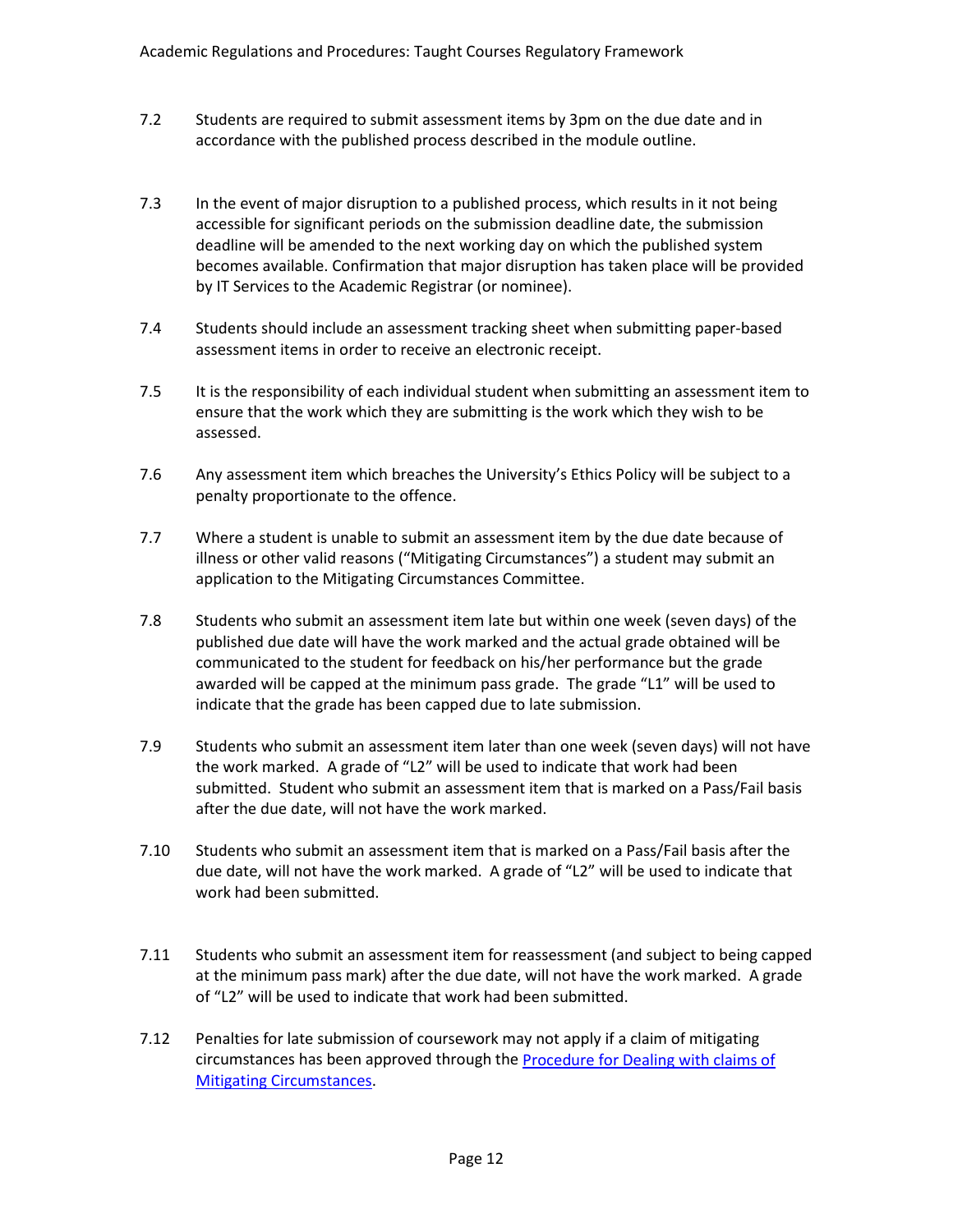- 7.13 Students who submit an assessment item and the attempt is marked as 0 with a grade of H or L2, this will result in the overall module being failed, regardless of any apparent overall pass grade.
- 7.14 When an assessment item is not submitted, it will be counted as an attempt and marked as 0 with a grade of NS. This will result in the overall module being failed, regardless of any apparent overall pass grade.

#### **8. Module Marking Scales:**

8.1 On the basis of performance in the module assessment, each student will be awarded a grade for each item of assessment based on the following scale:

| Literal     | Grade          | HND and     | Credit                  | Undergraduate Degree class equivalence      |
|-------------|----------------|-------------|-------------------------|---------------------------------------------|
| Grade       | Point          | Level 7     | awarded                 |                                             |
|             |                | Grade       |                         |                                             |
|             |                | Conversion  |                         |                                             |
| A+          | 19             | Distinction | ✓                       |                                             |
| А           | 18             | Distinction | $\checkmark$            | First class honours performance             |
| А-          | 17             | Distinction | $\checkmark$            |                                             |
| $B+$        | 16             | Merit       | $\overline{\checkmark}$ |                                             |
| B           | 15             | Merit       | $\checkmark$            | Upper second class honours performance      |
| <b>B-</b>   | 14             | Merit       | $\checkmark$            |                                             |
| $C+$        | 13             | Merit       | $\overline{\checkmark}$ |                                             |
| $\mathsf C$ | 12             | Pass        | $\overline{\checkmark}$ | Lower second class honours performance      |
| $C -$       | 11             | Pass        | ✓                       |                                             |
| D+          | 10             | Pass        | $\overline{\checkmark}$ |                                             |
| D           | 9              | Pass        | ✓                       | Third class honours performance             |
| D-          | 8              | Pass        | $\checkmark$            |                                             |
| E           | $\overline{7}$ | Fail        | ×                       | Borderline Fail - some engagement and       |
|             |                |             |                         | understanding, but overall does not quite   |
|             |                |             |                         | meet criteria for task                      |
| F           | 5              | Fail        | ×                       | Fail - limited engagement and               |
|             |                |             |                         | understanding, and overall weak response    |
|             |                |             |                         | to task                                     |
| G           | $\overline{2}$ | Fail        | ×                       | Fail - very limited engagement and          |
|             |                |             |                         | understanding, and overall poor response    |
|             |                |             |                         | to task                                     |
| н           | 0              | Fail        | ×                       | Fail - seriously inadequate or insufficient |
|             |                |             |                         | response to task                            |
| <b>NS</b>   | 0              | Fail        | ×                       | Fail - Non-submission                       |
| L1          | 8              | Pass        | ✓                       | Late - Submitted up to 7 days late (D-)     |
| L2          | 0              | Fail        | ×                       | Late - Submitted over 7 days late           |
| <b>SM</b>   | $\overline{0}$ | Fail        | ×                       | Fail - Suspected Academic Misconduct        |
| AM          | 0              | Fail        | ×                       | Fail - Academic Misconduct - Retake         |
| <b>RR</b>   | 0              | Fail        | ×                       | Fail - Academic Misconduct - Reassessment   |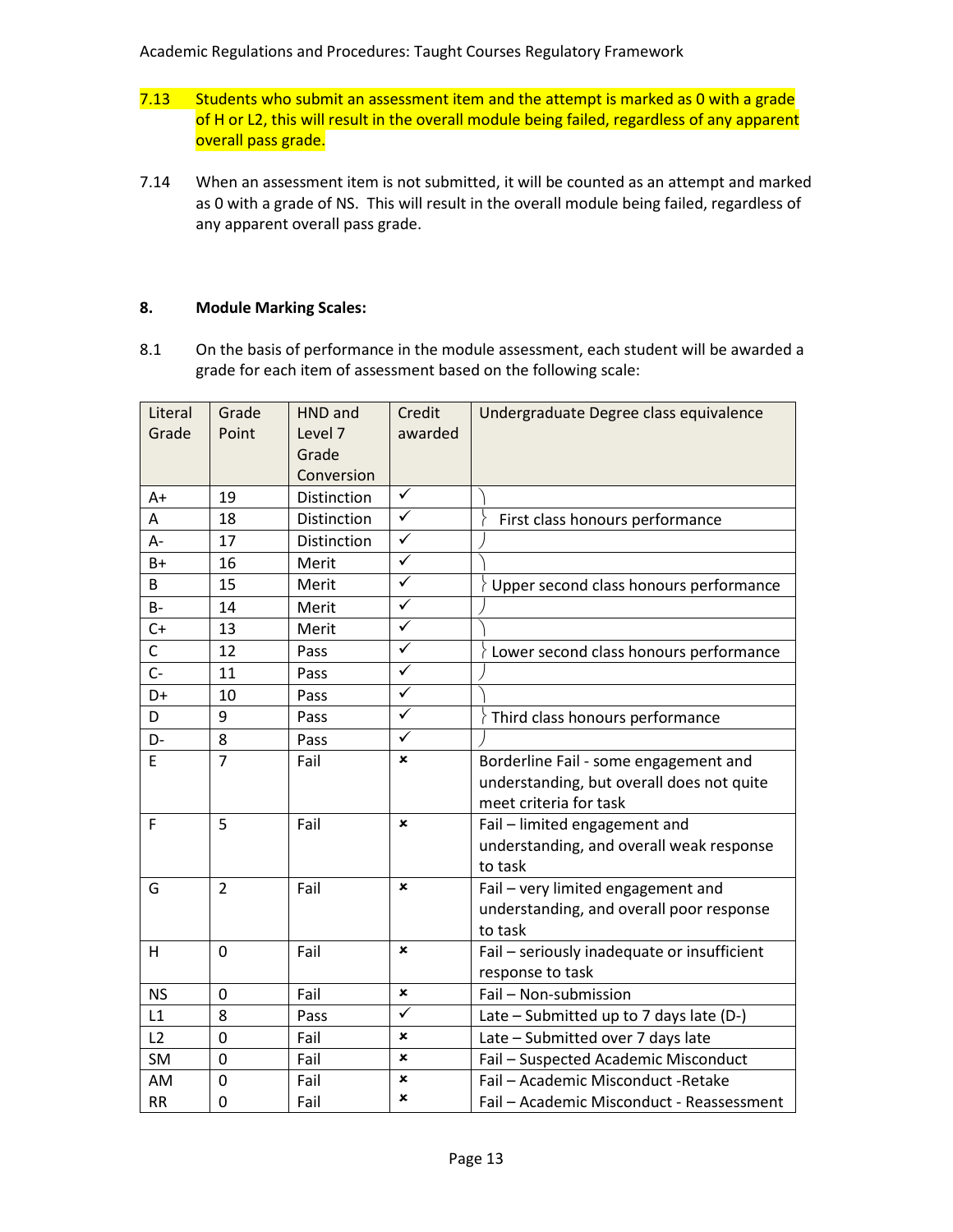- 8.2 Students' work will be marked using Literal Grades. The Grade Point is only used to calculate Literal Grades when there is more than one item of assessment associated with a module.
- 8.3 The pass grade for a module will be D-. In order to pass a module at the first attempt, a student is required to achieve an overall grade of D- or higher. The module grade will be derived from the item(s) of assessment.
- 8.4 In calculating the overall module grade from individual items of assessment, grades will be rounded up when a composite grade point is .5 or higher e.g. 7.6 will become D-.
- 8.5 When a module has been validated to require a pass grade in specified individual items of assessment, a failure in such an item will result in the overall module being failed, regardless of any apparent overall pass grade.
- 8.6 A student who passes a module as part of an agreed exchange whilst studying at another institution will be awarded an appropriate number of credits towards the award but no grade(s) will be recorded.
- 8.7 A student who completes a module but does not achieve a pass or higher in that module will fail the module.

### **9. Academic Misconduct**

9.1 Academic Misconduct is defined by the University as any attempt to gain an unfair advantage in an assessment or assisting another student to gain an unfair advantage in an assessment. See Procedures for investigation of cases of alleged Academic [Misconduct.](http://www.worcester.ac.uk/registryservices/documents/Proceduresforinvestigationofallegedacademicmisconduct.pdf)

#### **10. Mitigating circumstances**

10.1 If a student believes that their performance, absence or non-submission of work in an item of assessed work was due to illness or other valid reasons, the student may submit a claim under procedures approved by Academic Board. Se[e Procedure for Dealing with](http://www.worcester.ac.uk/registryservices/documents/Proceduresformitigatingcircumstances.pdf)  [claims of Mitigating Circumstances.](http://www.worcester.ac.uk/registryservices/documents/Proceduresformitigatingcircumstances.pdf)

#### **11. Subject Assessment Boards and Boards of Examiners**

11.1 Academic Board delegates authority to properly constituted Boards of Examiners to act on its behalf in agreeing student assessment decisions, progression decisions and agreeing the appropriate awards and classifications (if appropriate) in line with these regulations.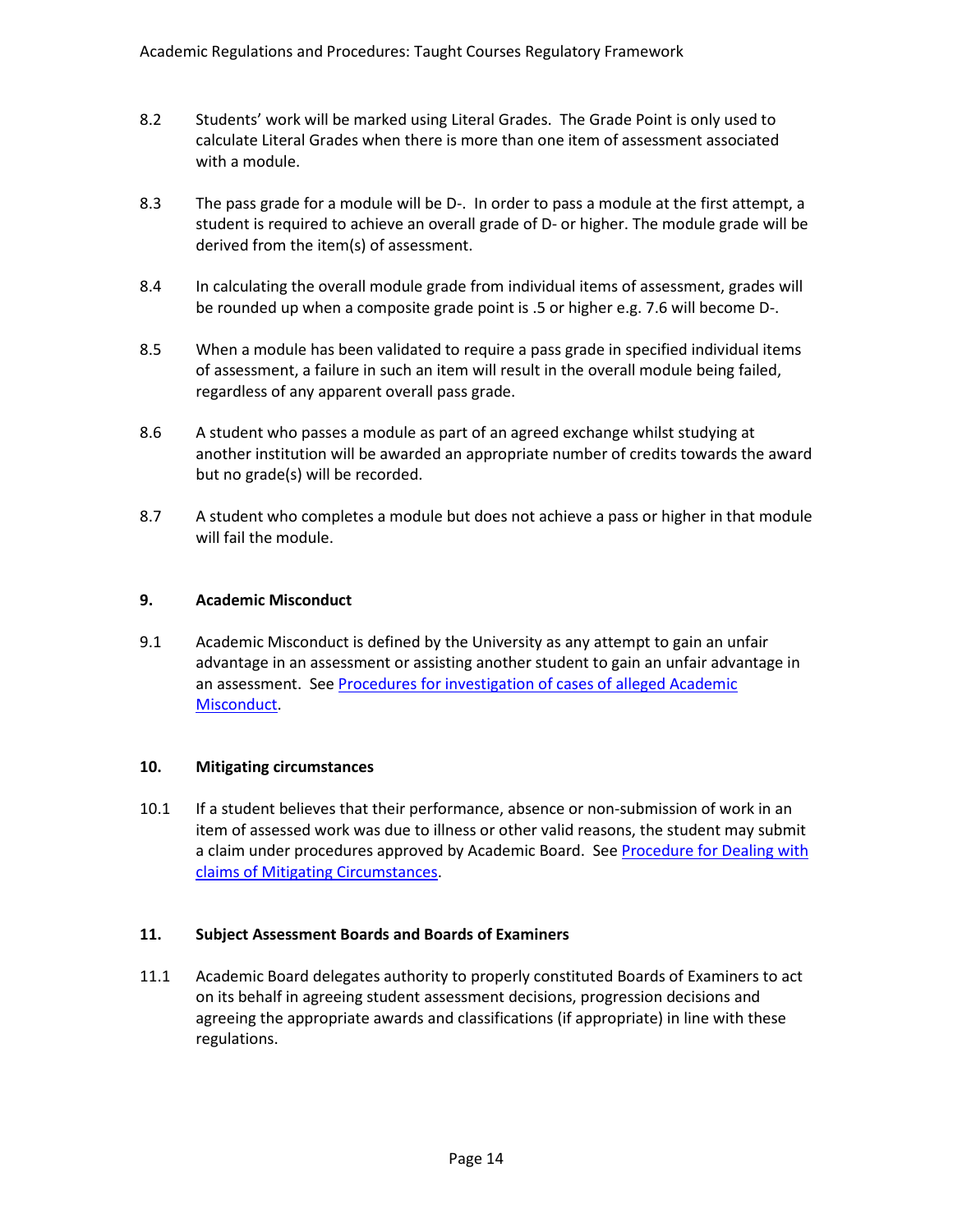- 11.2 Pre-Board meetings between the Chairperson and Internal Examiners should be undertaken prior to Subject Assessment Board and a Board of Examiner meeting to ensure the accurate presentation of student grades.
- 11.3 There is a two-tier process involved in the assessment process of any award:
	- Subject Assessment Board
	- Board of Examiners
- 11.4 The Chairperson of a Subject Assessment Board will be the Head of School (or nominee) to which the course is assigned.
- 11.5 The membership of a Subject Assessment Board will include: course Leader(s), Internal Examiners (all module tutors responsible for modules which comprise the course), External Examiner(s), where a course is delivered by a partner organisation, a member of academic staff from the University responsible for course and the Secretary from Registry Services or the Research School.

The Secretary will maintain accurate records of the Board's proceedings and provide advice on appropriate policies and regulations.

- 11.6 The Chairperson of a Board of Examiners will be either the Head of School (or nominee) to which the course is assigned or where modules from different Subject Assessment Boards contribute to an award will be a Head of School agreed by Academic Board.
- 11.7 The membership of Boards of Examiners which consider decisions from different Subject Assessment Boards will include a representative from each Subject Assessment Board, the External Examiner and a Secretary from Registry Services. In all other cases, the membership will be the same as a Subject Assessment Board.
- 11.8 A Course Leader or Link Tutor will not under any circumstances chair the Board for the course for which s/he is responsible.
- 11.9 No student will be a member of the Board of Examiners or attend an examiners' meeting other than as a candidate for assessment.
- 11.10 It is the responsibility of each module tutor (or equivalent) to ensure that s/he or his or her nominee is in attendance in order to present the relevant results.
- 11.11 For a Board to be quorate, all internal examiners and at least one external examiner should be present unless it is a Reassessment Board where External examiners have the right to attend reassessment Boards but it is not a requirement that an external examiner must attend. A Board may be considered quorate and competent to act when the requirement for members to attend has been waived in the manner indicated below:
	- a) In the case of an internal examiner, the requirement to attend may be waived in the case of sudden illness, or other good cause, by agreement with the Chair of the Board. The absence may be covered by either the attendance of an agreed alternate, or by the submission to the Chair of any comments on candidates, or other items on the agenda,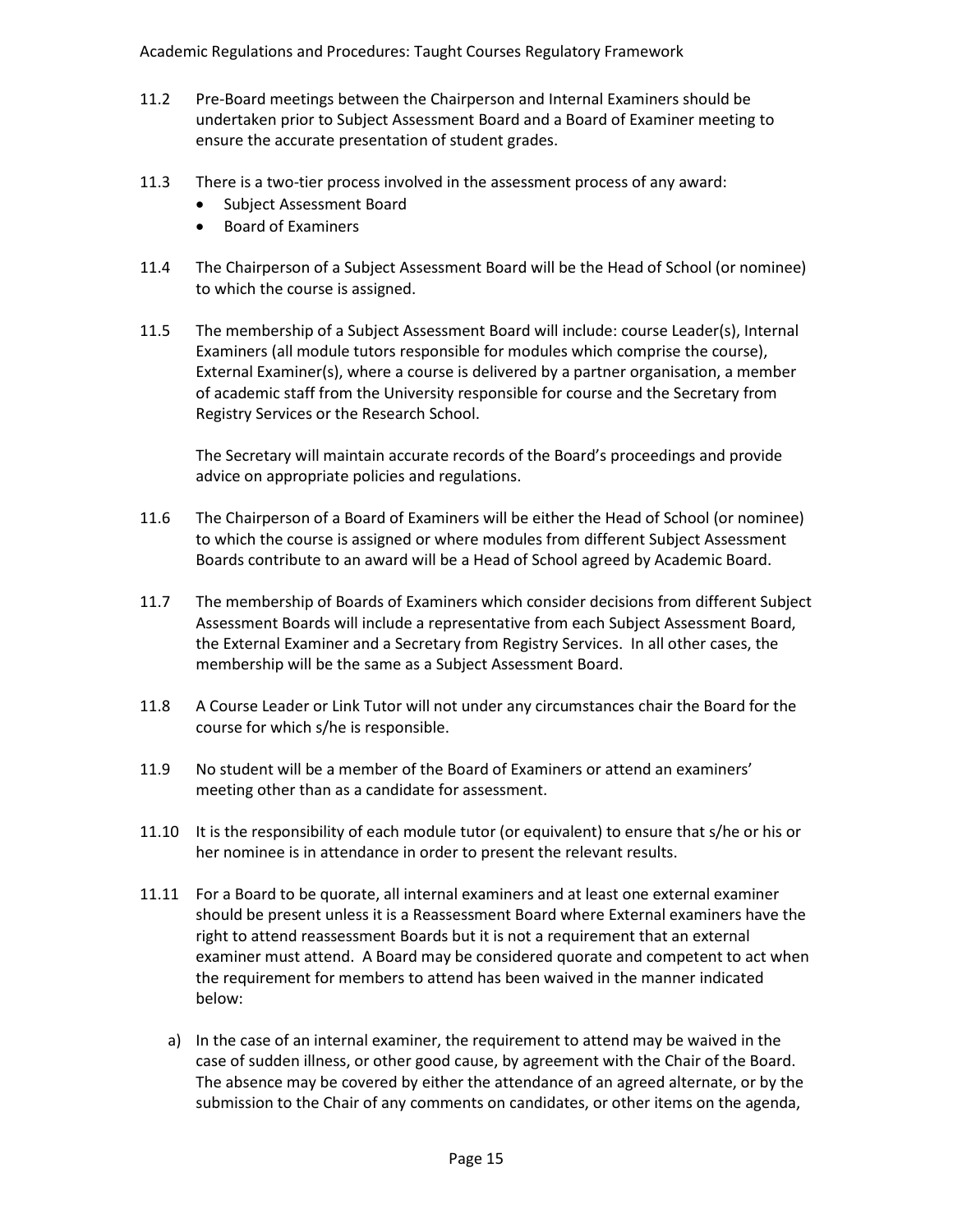normally in writing, in advance of the meeting. If no alternate is available, and there are no means of ascertaining the views of the member, the Chair must refer the matter to the Academic Registrar to consider whether the meeting should be postponed or be allowed to continue with a revised remit.

- b) In the case of an external examiner, the requirement to attend may be waived in the case of sudden illness, or other good cause, by agreement with the Chair of the Board. The external examiner is expected to confirm satisfaction with the standard of grades and provide all the information, reports and other written matter normally expected to be available at the meeting for all Boards including a reassessment Board.
- 11.12 All members of Boards should make known to the Board any potential conflicts of interest they have such as family or personal relationships with any students whom the Board is assessing, other than those arising from their roles as tutors or administrators. Members who have made known such an interest should absent themselves from discussions regarding the student(s).
- 11.13 All members of a Board are bound by its decisions and are required to maintain confidentiality of the detailed proceedings unless authorised to disclose them by the Academic Registrar or in evidence to a panel considering an appeal against the decisions of a Board of Examiners.
- 11.14 The Chair will have authority to act on behalf of the Board in business which may arise between meetings, provided such action will be reported at the next meeting of the Board.

#### **Subject Assessment Board**

- 11.15 The terms of reference of the Subject Assessment Board are as follows:
	- a) to act in accordance with the Regulations and Procedures of the University and to meet as necessary after each assessment point to fulfil this requirement
	- b) scrutiny and approval of assessment items and their marking
	- c) assuring the appropriate standards for modules
	- d) considering the performance of students on modules
	- e) confirming the grades achieved by students on modules
	- f) noting the decisions of the Mitigations Committee
	- g) noting the decisions of the Academic Misconduct Committee
	- h) making recommendations on a student's retrieval of failure to the appropriate Board of Examiners.
- 11.16 The Subject Assessment Board will usually meet no more than twice a year, normally at the end of the academic year and at the end of the summer reassessment period. The Subject Assessment Board will consider all modules within the subject.

#### **Board of Examiners**

- 11.17 The Board of Examiners is responsible for:
	- a) reviewing the students' entire profile of module results
	- b) making decisions regarding progression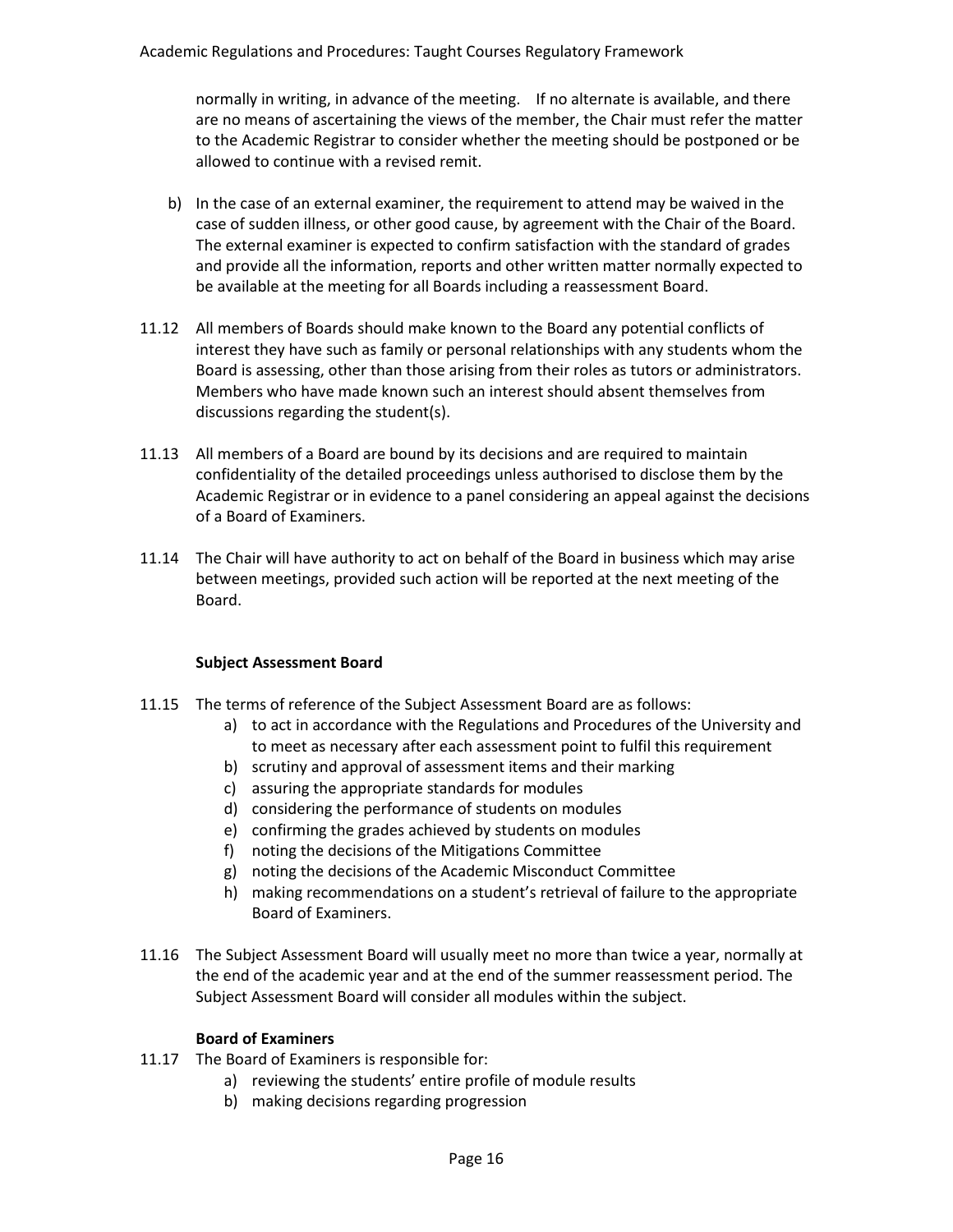- c) confirming eligibility for awards on the basis of accumulated credit
- d) ensuring any award-specific requirements have been met
- e) agreeing the appropriate award and if appropriate agreeing the classification of each student.
- 11.18 The Board of Examiners will usually meet no more than twice a year, normally at the end of the academic year and at the end of the summer reassessment period. The Board of Examiners will only consider students who have reached a stage in the course for progression or an award.
- 11.19 The decisions of the Board of Examiners will be final.

### **12. Retrieval of Failure**

- 12.1 Retrieval of failure in a module is permitted only after the module has been failed and is not available to improve a grade.
- 12.2 A student will be entitled to reassessment in any module for which a fail grade has been awarded. Reassessment in a module will mean resitting the assessment item(s) that have been failed and will normally involve the completion of new tasks. Assessment items that have been passed do not need to be re-assessed.
- 12.3 A student will be notified of the reassessment opportunities in the results notification issued via the secure student portal (SOLE). It is the student's responsibility to be aware of and comply with any reassessments.
- 12.4 Reassessment will normally take place during the summer reassessment period at the end of the academic year in which the module was taken. Subject Assessment Boards may be scheduled to determine and agree in-session reassessment where, for programme specific circumstances and described in the approved programme specification.
- 12.5 If successful in any reassessment item(s) the student will be awarded the maximum outcome of a D- for the reassessment item(s). If unsuccessful the student will retain the higher fail grade awarded.
- 12.6 In order to pass a module at reassessment a student is required to achieve an overall grade of D- or higher. The module grade will be derived from the item(s) of assessment.
- 12.7 A student who is required to undertake reassessment may not demand reassessment in elements which are no longer current within the course. However, the Board of Examiners may exercise its discretion in providing special arrangements where it is not practicable for students to be reassessed in the same elements or by the same methods as at the first attempt. Such arrangements will be subject to the principle that an award is only made when a student has fulfilled the objectives of the course and achieved the required standard.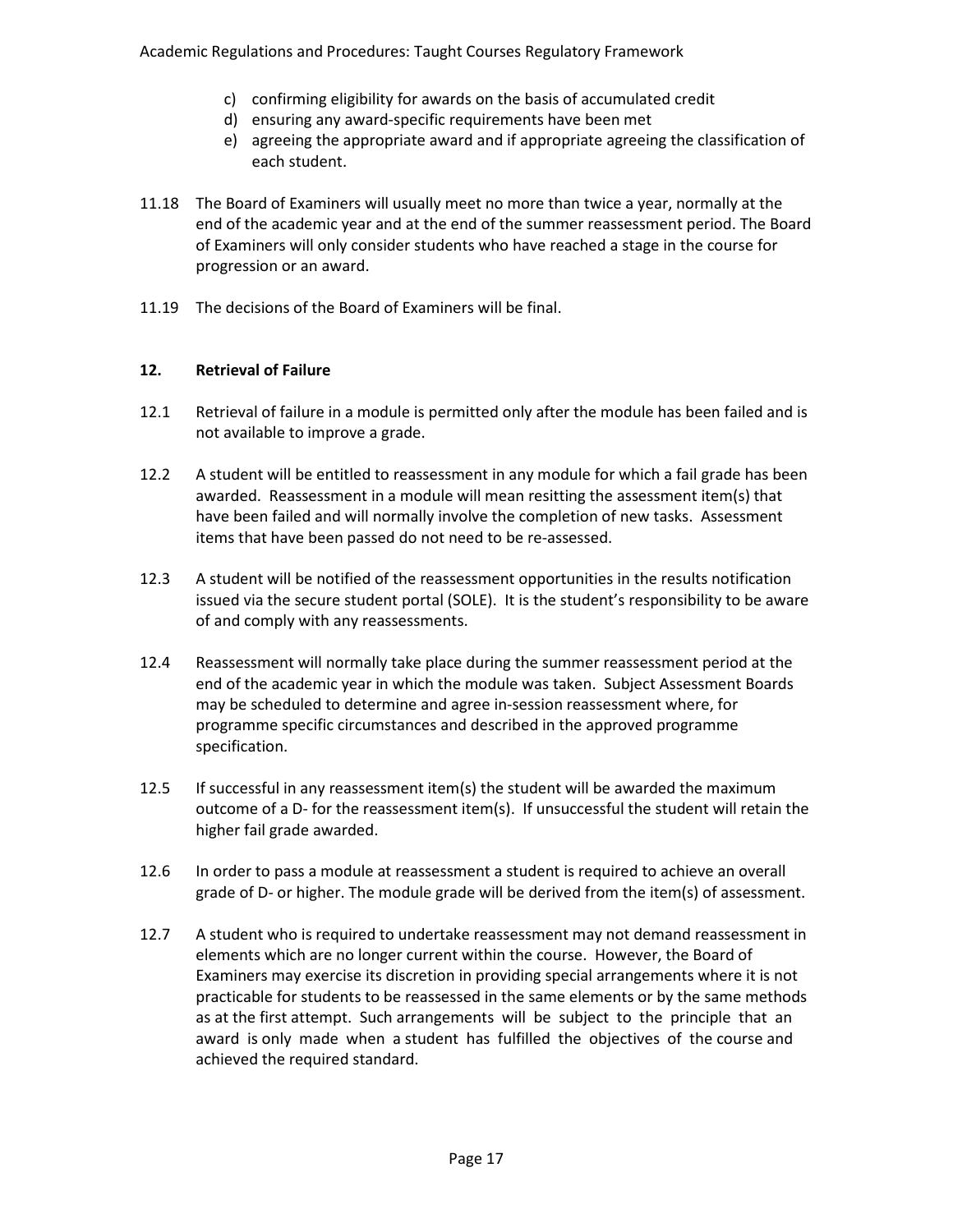- 12.8 If a student on a Degree Apprenticeship is unsuccessful in both the original assessment and the reassessment, the right to retake that module is subject to the consent of the students Employer (who may be required to fund the repeated module study) and may be limited due to the Funding Provider. If the student is not permitted to retake the module this may result in the student having their registration with the University terminated.
- 12.9 If a student is unsuccessful in both the original assessment and the reassessment, the student will have the right to retake that module once (or in exceptional circumstances, an alternative module). If the module which has been failed at reassessment is an optional module, the student may choose to register on an alternative optional module (rather than repeat the original module). Practice based assessment items may be subject to different arrangements relating to reassessment or retake opportunities and will be described in the appropriate Programme Specification.
- 12.10 A student who retakes a module or takes a new module as a replacement is required to register for the module and pay any tuition fee required for such a module. Grades achieved previously in the module are ignored for the purposes of assessment of the repeated module (i.e. no grades are carried forward from the previous registration).
- 12.11 If successful in any retake or alternative module the overall module grade will be capped at D-.
- 12.12 If a student is unsuccessful in the original assessment and associated reassessment and the retake of the module the student will have the right to reassessment in the module on one final opportunity.
- 12.13 If a student is unsuccessful in both the original assessment and the reassessment for a module that has been retaken a student may replace a failed module with a new substitute module. A student who retakes a module or takes a new module is required to register for the module and pay any tuition fee required for such a module.
- 12.14 All re-assessments must be completed within the maximum period of registration.
- 12.15 A student will not be permitted to reassessment or retake any module(s) as part of an award once the conditions for that award have been met.
- 12.16 The following table provides a summary of the application of capping of assessments and/or module grades:

| <b>Attempt No.</b> | <b>Description</b> | <b>Assessment item (s)</b> | <b>Overall Module</b> |
|--------------------|--------------------|----------------------------|-----------------------|
|                    |                    | Capped?                    | <b>Result Capped?</b> |
|                    | Take               | No                         | No                    |
|                    | Reassessment       | Yes                        | No                    |
|                    | Re-take            | No                         | Yes                   |
|                    | Reassessment       | Yes                        | Yes                   |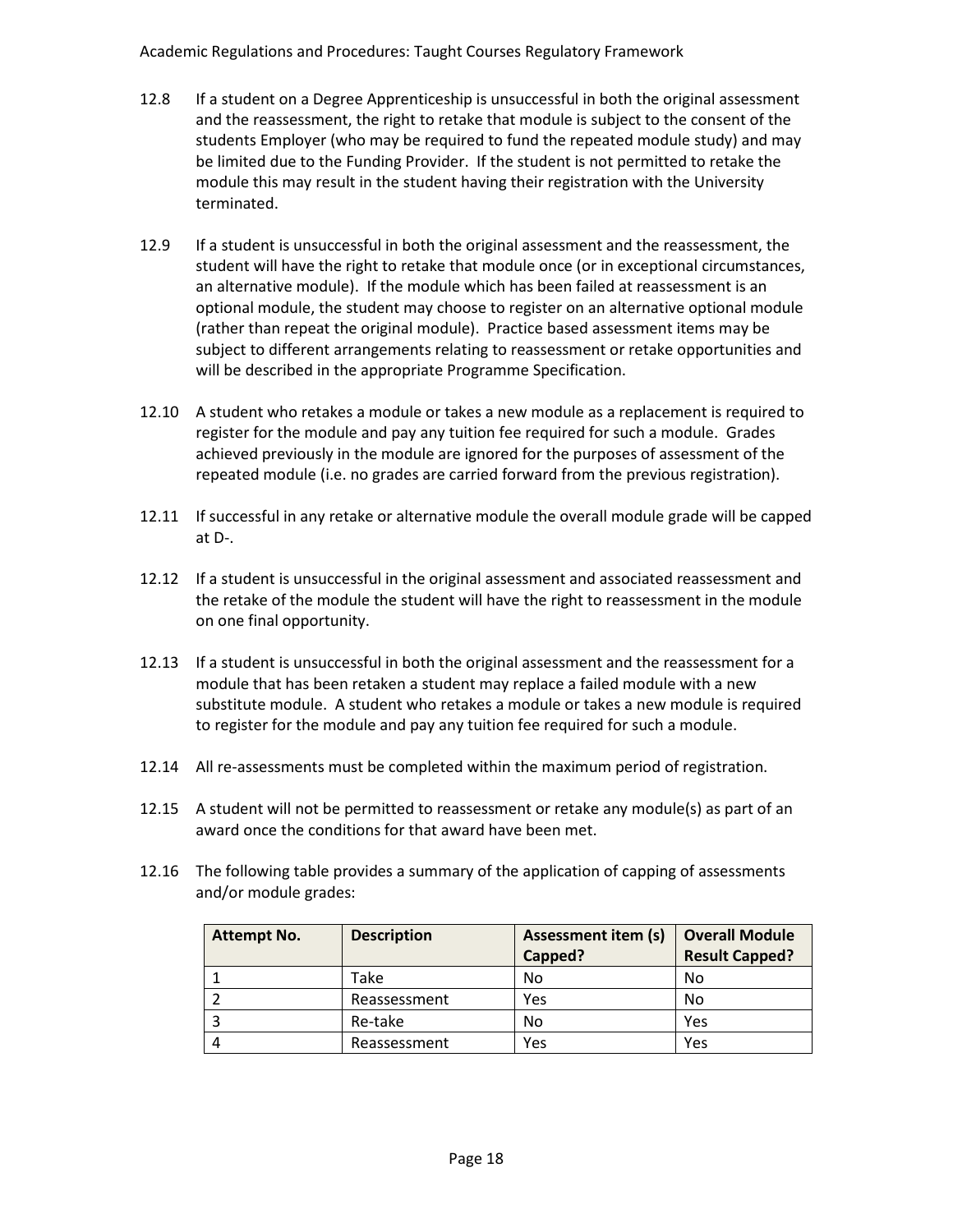## **13. Progression**

- 13.1 The performance of students registered on a course will be considered at least once each academic year by a Board of Examiners, which will decide whether a student may:
	- a) receive an award;
	- b) progress to the next level;
	- c) continue studying at the same level; or
	- d) have their registration with the University terminated.
- 13.2 Some Programmes of Study may set higher thresholds for progression and these will be described in the appropriate Programme Specification.
- 13.3 Students at Level 3 will be permitted to progress to Level 4 when they have passed Level 3.
- 13.4 Where, by the time of the reassessment Board of Examiners, a student has passed at least 90 credits at Level 4 they will be permitted to progress to Level 5. Normally, students must study the outstanding credits in the following academic year.
- 13.5 Where, by the time of the reassessment Board of Examiners, a student has passed at least 210 credits including at least 90 credits at Level 5 they will be permitted to progress to Level 6. Normally, students must study the outstanding credits in the following academic year.
- 13.6 Where, by the time of the reassessment Board of Examiners, a student has passed at least 240 credits at Levels 4 and 5 and at least 90 credits at Level 6 they will be permitted to progress to Level 7. Normally, students must study the outstanding credits in the following academic year.
- 13.7 Where, by the time of the reassessment Board of Examiners, a student has failed 90 credits or more (after exhausting all reassessment opportunities) during an academic year or at one level the student will not be permitted to progress, will not be permitted any further attempts and the student will have their registration with the University terminated.
- 13.8 Where, by the time of the reassessment Board of Examiners, a student has not passed at least 90 credits at level 4, 5 or 6 the student is not permitted to progress to the next level and will be required to either complete outstanding reassessment or retake the failed modules the following academic year. Students will be able to carry forward any passed modules.
- 13.9 Where, by the time of the reassessment Board of Examiners, a student has failed 60 credits or more at Level 7 or higher after exhausting all reassessment opportunities will normally have their registration with the University terminated by the Board of Examiners.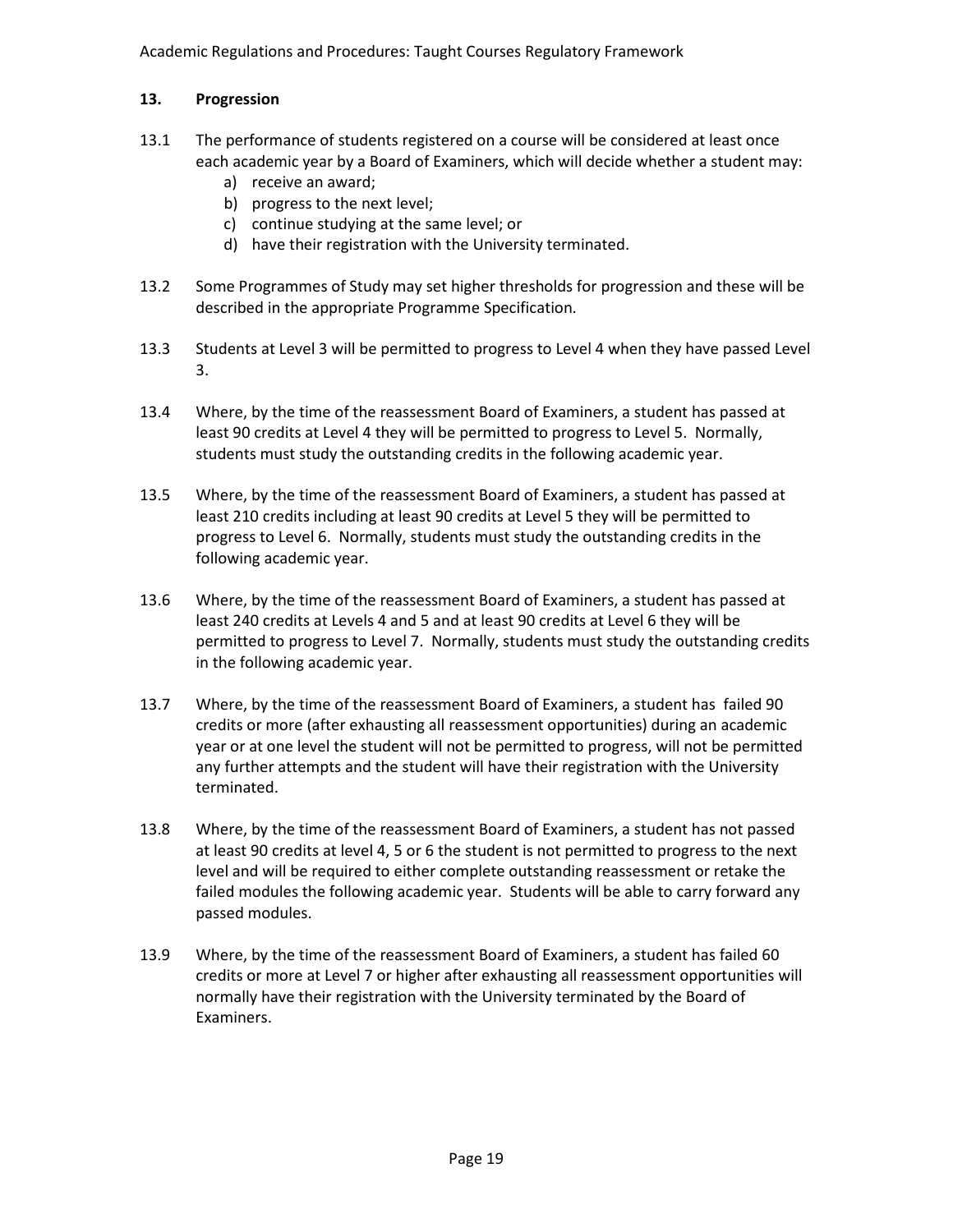## **14. Awards**

- 14.1 An award of the University will be made when the following conditions are satisfied:
	- a) the student was a registered with the University or was registered as a student for the award of the University by a partner organisation at the time of his or her assessment for an award and has paid the appropriate tuition fee to the University ;
	- b) details of the student's full name, date of birth, course and the award for which he or she is a student have been recorded by the University;
	- c) satisfactory confirmation has been received that the student has completed a programme of study approved as leading to the award being recommended;
	- d) the award has been recommended by a Board of Examiners including the external examiner(s) for the programme of study;
	- e) checks to confirm the above have been carried out by the Academic Registrar or nominee.
- 14.2 Credit awarded through Recognition of Prior Learning will count towards the attainment of the award, but will not count towards the classification of the award.
- 14.3 The University is authorised to recommend students for the awards of other bodies. In such cases, the regulations of that other body will normally apply; where such regulations do not exist or are silent on any specific point, these regulations will be followed as far as practicable.
- 14.4 The University holds a Licence Agreement with Pearson on whose behalf HNC/HND awards are made.
- 14.5 The following awards will be available to students who meet the following minimum requirements at the levels shown or at a higher level:

| Award                                           | Requirement                                                              |
|-------------------------------------------------|--------------------------------------------------------------------------|
| <b>University Certificate</b>                   | Minimum of 30 credits at Level 4                                         |
| University Diploma                              | Minimum of 30 credits at Level 5                                         |
| University Advanced Diploma                     | Minimum of 30 credits at Level 6                                         |
| Certificate of Higher                           | Minimum of 120 credits with at least 120 credits at Level 4              |
| <b>Education (CertHE)</b>                       | or higher                                                                |
| Certificate in Education and<br><b>Training</b> | Minimum of 60 credits at Level 4                                         |
| <b>Higher National Certificate</b><br>(HNC)     | Minimum of 120 credits with at least 120 credits at Level 4<br>or higher |
|                                                 |                                                                          |
| <b>Higher National Diploma</b><br>(HND)         | Minimum of 240 credits with at least 120 credits at Level 5<br>or higher |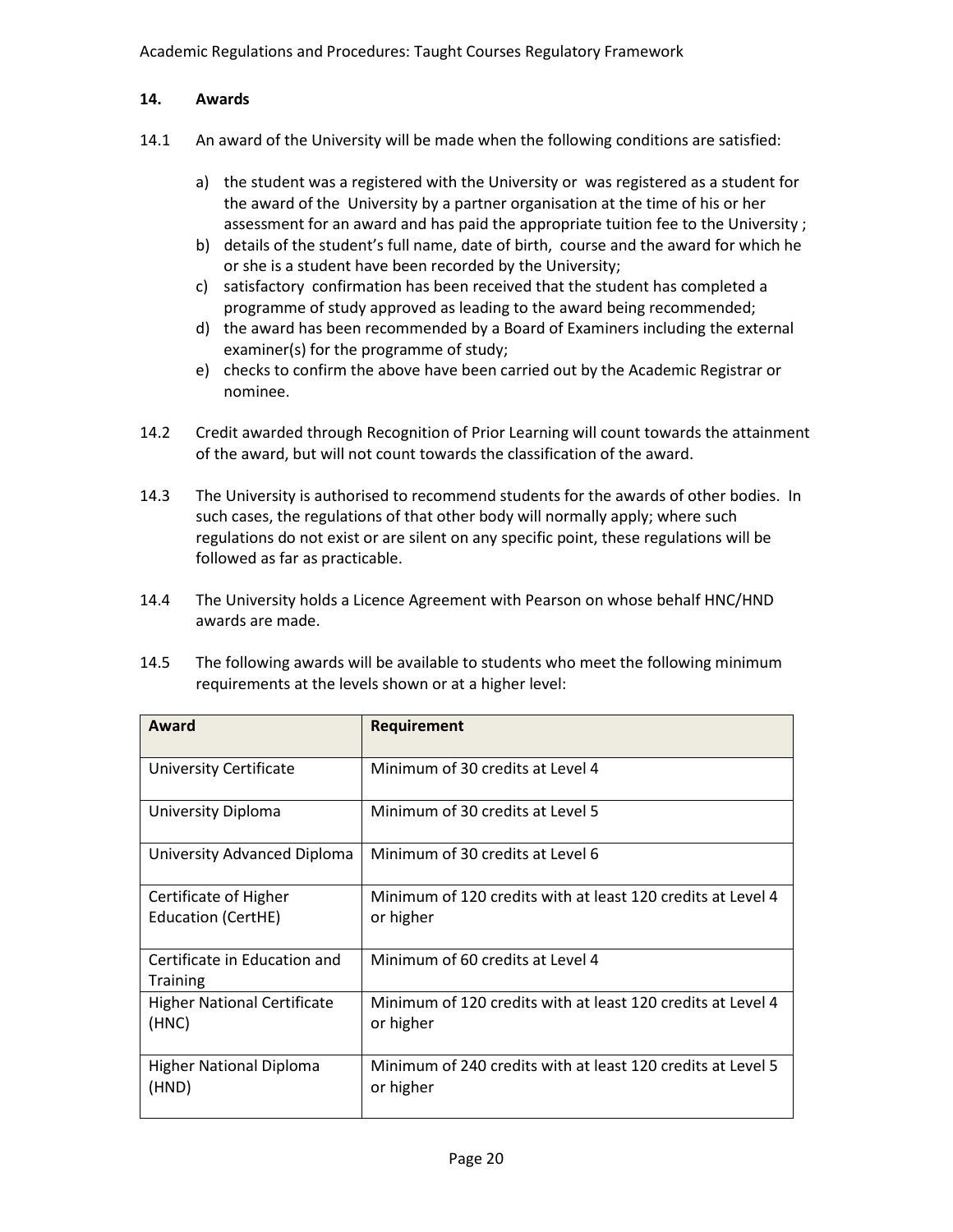| Diploma of Higher Education<br>(DipHE)                                                                                             | Minimum of 240 credits with at least 90 credits at Level 5<br>or higher                                                                                    |
|------------------------------------------------------------------------------------------------------------------------------------|------------------------------------------------------------------------------------------------------------------------------------------------------------|
| Diploma in Education and<br><b>Training</b>                                                                                        | Minimum of 120 credits with at least 60 credits at Level 5<br>or higher                                                                                    |
| <b>Foundation Degree</b><br>FdA/FdSc                                                                                               | Minimum of 240 credits with at least 120 credits at Level 5                                                                                                |
| Degree without Honours<br>(BA/BSc/LLB)                                                                                             | Minimum of 300 credits with at least 90 credits at Level 5<br>or higher and a minimum of 60 credits at Level 6                                             |
| Degree with Honours<br>(BA/BSc Hons)                                                                                               | Minimum of 360 credits with at least 90 credits at Level 5<br>or higher and a minimum of 120 credits at Level 6                                            |
| <b>Bachelor of Medicine</b><br>Bachelor of Surgery (MBChB)                                                                         | Minimum of 600 credits with at least 150 credits at Level 5<br>and 300 credits at Level 6 and a minimum of 150 credits at<br>Level 7                       |
| <b>Integrated Master's Degrees</b><br>(MBio, MComp, MMusEd,<br>MSci, MTheatre)                                                     | Minimum of 480 credits with at least 90 credits at Level 5<br>or higher and a minimum of 120 credits at Level 6 and a<br>minimum of 120 credits at Level 7 |
| <b>Graduate Certificate</b>                                                                                                        | Minimum of 60 credits with at least 45 credits at Level 6                                                                                                  |
| Graduate Diploma                                                                                                                   | Minimum of 120 credits with at least 90 credits at Level 6                                                                                                 |
| Postgraduate Award in<br><b>Professional Development</b>                                                                           | Minimum of 30 credits at Level 7                                                                                                                           |
| <b>Professional Graduate</b><br>Certificate in Education<br>(PGCE)                                                                 | Minimum of 60 credits at Level 6 or higher                                                                                                                 |
| Postgraduate Certificate in<br><b>Education (PGCE)</b>                                                                             | Minimum of 60 at Level 7                                                                                                                                   |
| Postgraduate Certificate<br>(PG Cert)                                                                                              | Minimum of 60 credits at Level 7                                                                                                                           |
| Postgraduate Diploma<br>(PG Dip)                                                                                                   | Minimum of 120 credits at Level 7                                                                                                                          |
| Master of Arts (MA)<br><b>Master of Business</b><br><b>Administration (MBA)</b><br>Master of Laws (LLM)<br>Master of Science (MSc) | Minimum of 180 credits at Level 7 including a minimum of<br>45 credits from the Dissertation                                                               |
| Master of Research (MRes)                                                                                                          | Minimum of 180 credits at Level 7 including 120 credits<br>from the Thesis                                                                                 |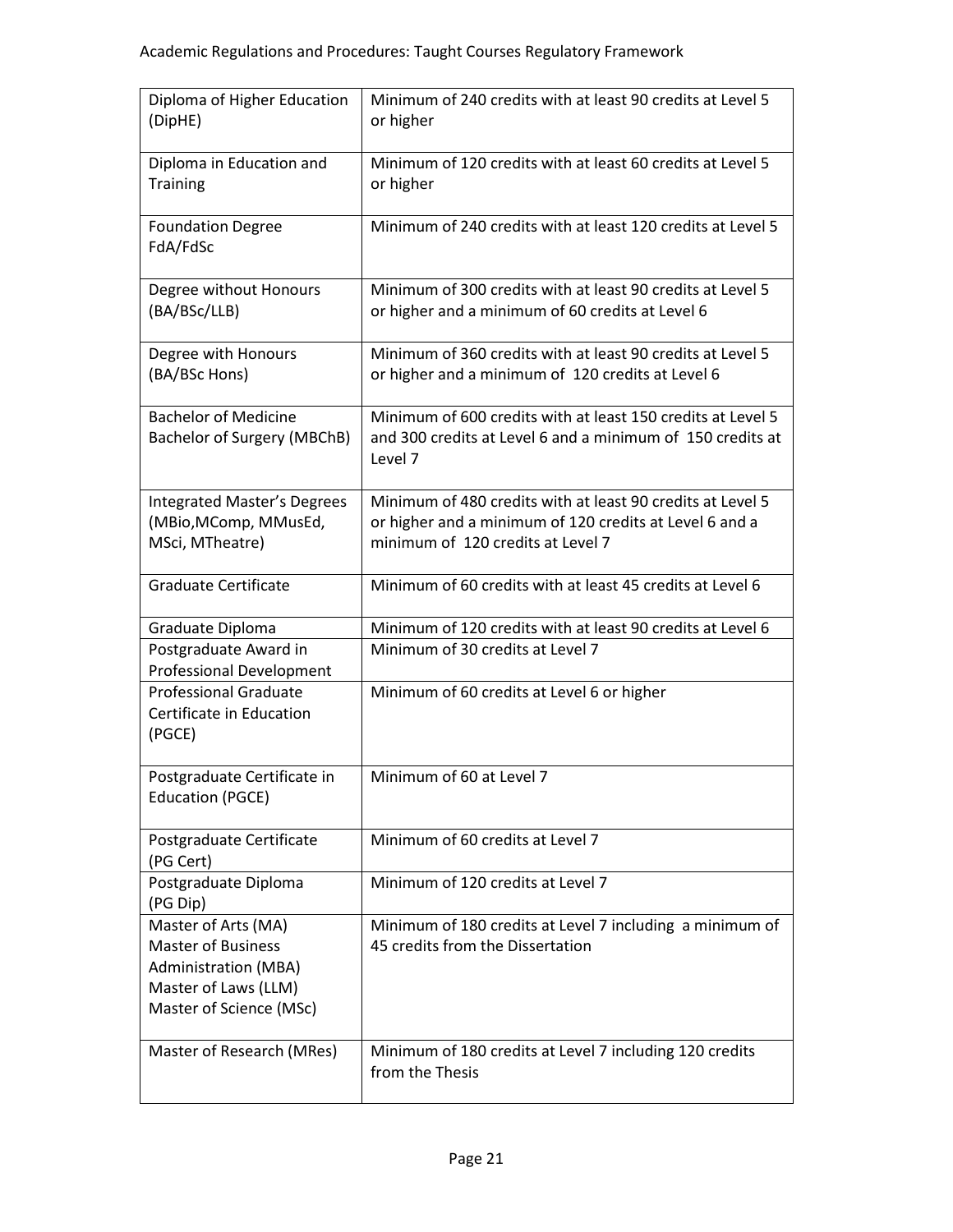- 14.6 The award (e.g. BA or BSc; MA or MSc etc.) will be agreed for the award title and recorded in the Programme Specification. The Bachelor of Science (BSc) award will only be used for joint courses comprising two subjects for which the award of BSc was agreed, in all other cases the award will be Bachelor of Arts (BA).
- 14.7 The award of University Certificate, University Diploma, University Advanced Diploma and the Postgraduate Award in Professional Development is made for the successful completion of short-courses only.
- 14.8 The award of PGCE is made for the successful completion of a course including professional training leading to Qualified Teacher Status (QTS).
- 14.9 Where a course is designed to include one, or two subjects, the minimum proportion of credits in the subject(s) will be as follows:

| Award                                             | <b>Single Honours</b>                                                                                                 | <b>Major/Minor</b>                                                                                                                                     | Joint                                                                           | <b>Combined</b><br>studies |
|---------------------------------------------------|-----------------------------------------------------------------------------------------------------------------------|--------------------------------------------------------------------------------------------------------------------------------------------------------|---------------------------------------------------------------------------------|----------------------------|
| Certificate of<br>Higher<br>Education<br>(CertHE) | at least 90 credits in<br>the subject                                                                                 | N/A                                                                                                                                                    | at least 45 credits<br>in each of two<br>subjects                               | no subject<br>requirement  |
| Diploma of<br>Higher<br>Education<br>(DipHE)      | At least 90 credits at<br>Level 5 or higher in<br>the subject                                                         | at least 60 credits at<br>Level 5 or higher in<br>the major subject<br>and at least 30<br>credits at Level 5 or<br>higher in the minor<br>subject      | at least 45 credits<br>at Level 5 or higher<br>in each of two<br>subjects       | no subject<br>requirement  |
| Degree<br>without<br><b>Honours</b>               | at least 90 credits at<br>Level 5 or higher in<br>the subject and at<br>least 60 credits at<br>Level 6 in the subject | at least 105 credits at<br>Level 5 and Level 6 in<br>the major subject<br>and at least 45<br>credits at Level 5 and<br>Level 6 in the minor<br>subject | at least 75 credits<br>at Level 5 and Level<br>6 in each of the<br>two subjects | no subject<br>requirement  |
| Degree with<br>Honours                            | at least 90 credits at<br>Level 5 in the subject<br>and at least 120<br>credits at Level 6 in<br>the subject          | at least 150 credits at<br>Level 5 and Level 6 in<br>the major subject<br>and at least 60<br>credits at Level 5 and<br>Level 6 in the minor<br>subject | at least 105 credits<br>at Level 5 and Level<br>6 in each of two<br>subjects    | no subject<br>requirement  |

14.10 When a student meets the credit requirement for an award but fails one or more mandatory modules from one or more subject, the subject title will be replaced with a title of "Combined Studies".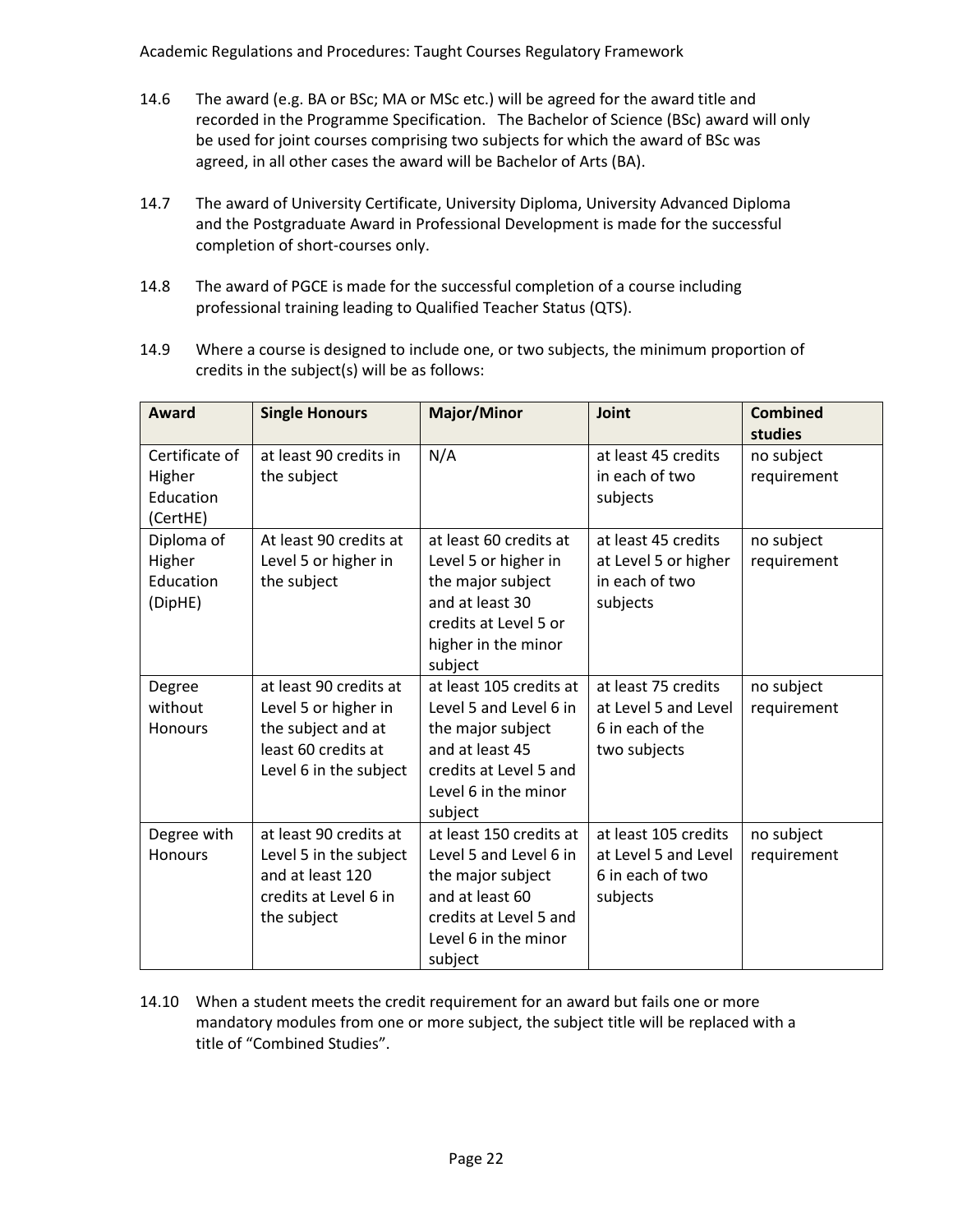- 14.11 The award recommended by a Board of Examiners will be that for which the student is a candidate or a lower award, specified in the approved programme specification, for which the student has fulfilled the requirements.
- 14.12 A student who has failed to satisfy the Board of Examiners in the first attempt at an assessment for an award but has in the examiners judgement satisfied the requirements for a lower award as specified in the programme specification may, at the examiners' discretion, be offered a choice of accepting the lower award immediately or resitting for the higher award. If the student resits and fails, he or she may claim the lower award previously offered and the recommendation will be forwarded to the Academic Registrar at that time.

### **15. Aegrotat and Posthumous Awards**

- 15.1 An Aegrotat award may be awarded where a student, having completed all course attendance requirements, is prevented by illness from completing part or all of the final assessments and, although the Board of Examiners have sufficient evidence that the student's attainment is sufficient to merit the award, there is insufficient evidence to permit enough grades to be returned.
- 15.2 The provision does not apply to those awards which also lead to accredited, or registered professional qualification where all assessments, or all of the practical elements of assessment must be passes as a condition of accreditation or registration.
- 15.3 The award of an Aegrotat award occurs in exceptional circumstances only, and only where the student has indicated that s/he wishes to be considered for such an award. In the case of an Honours degree programme, the student cannot be placed in a class and is accordingly eligible simply for the award of the degree Aegrotat.
- 15.4 The Board of Examiners may, subject to approval by the Academic Board, award an Aegrotat degree, diploma or certificate provided that the following conditions have been met:
	- a) Written evidence of the reasons for absence from the assessments has been provided by two independent medical practitioners;
	- b) The student has otherwise completed the requirements for the award of the qualification concerned and the Board of Examiners is satisfied that he or she would have completed the requirements if not prevented by illness;
	- c) A written application has been submitted by or on behalf of the student to the Board of Examiners via Registry Services requesting the award of the qualification in accordance with the provisions of this regulation.
- 15.5 A student who has been awarded an Aegrotat qualification will not be permitted any further opportunity to complete those parts of final assessment for the award concerned.
- 15.6 Academic Board may, in the case of a student whose course has been interrupted by illness, decide that the session will be disregarded and not count towards the maximum period of registration.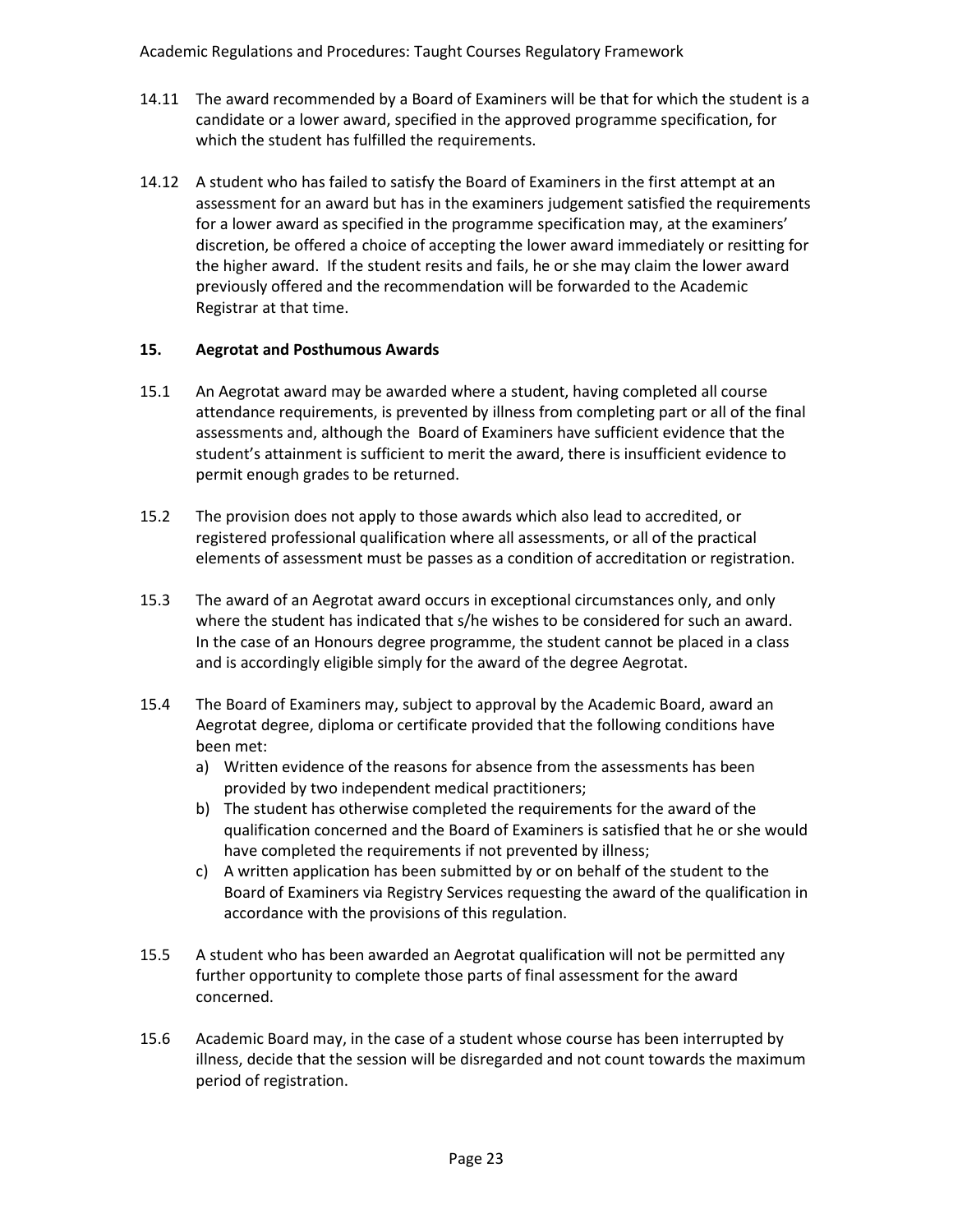- 15.7 A posthumous award may be awarded to a deceased student who has successfully completed a minimum of 50% of the credits required for the award with the University.
- 15.8 If the student had completed all the assessment requirements for the award, the case should be considered by the appropriate Board of Examiners.
- 15.9 In cases where the student has not completed all the assessment requirements for the award, an application for consideration for a posthumous award must be made by the appropriate School(s), with the permission of the student's family or next of kin, in writing to the Academic Registrar for consideration by the Deputy Vice Chancellor & Provost.
- 15.10 Where there is sufficient evidence of the student's performance to demonstrate that the candidate would have reached the standard required for the award in question the Deputy Vice Chancellor & Provost will approve that a posthumous award be made.
- 15.11 A posthumous award will normally be the named award, as appropriate, except in those cases where a professional body restricts the use of the award title. An award may be made with honours and classified when appropriate. The algorithm for calculating a classification should be agreed with the Academic Registrar.

### **16. Award titles**

| Award                         | <b>Single</b><br>Subject/<br><b>Course</b> | <b>Major/Minor</b><br>Course | <b>Joint Course</b> | <b>Combined</b><br><b>Studies</b> |
|-------------------------------|--------------------------------------------|------------------------------|---------------------|-----------------------------------|
| <b>University Certificate</b> | <b>Course Title</b>                        | N/A                          | N/A                 | N/A                               |
| University Diploma            | <b>Course Title</b>                        | N/A                          | N/A                 | N/A                               |
| Certificate in                | <b>Course Title</b>                        | N/A                          | N/A                 | N/A                               |
| <b>Education and</b>          |                                            |                              |                     |                                   |
| <b>Training</b>               |                                            |                              |                     |                                   |
| Certificate of Higher         | [Single                                    | N/A                          | [Joint 1 title]     | Combined                          |
| Education                     | subject] or                                |                              | and                 | <b>Studies</b>                    |
|                               | <b>Course Title</b>                        |                              | [Joint 2 title]     |                                   |
| Diploma of Higher             | [Single                                    | [Major title]                | [Joint 1 title]     | Combined                          |
| Education                     | subject]                                   | with                         | and                 | <b>Studies</b>                    |
|                               |                                            | [Minor title]                | [Joint 2 title]     |                                   |
| Diploma in Education          | <b>Course Title</b>                        | N/A                          | N/A                 | N/A                               |
| and Training                  |                                            |                              |                     |                                   |
| <b>Higher National</b>        | <b>Course Title</b>                        | N/A                          | N/A                 | N/A                               |
| Certificate                   |                                            |                              |                     |                                   |
| <b>Higher National</b>        | <b>Course Title</b>                        | N/A                          | N/A                 | N/A                               |
| Diploma                       |                                            |                              |                     |                                   |
| <b>Foundation Degree</b>      | <b>Course Title</b>                        | N/A                          | N/A                 | N/A                               |
| FdA/FdSc                      |                                            |                              |                     |                                   |
| Degree without                | [Single                                    | [Major title]                | [Joint 1 title]     | Combined                          |
| Honours                       | subject]                                   | with                         | and                 | <b>Studies</b>                    |
| BA/BSc                        |                                            | [Minor title]                | [Joint 2 title]     |                                   |

16.1 The titles of the award will be: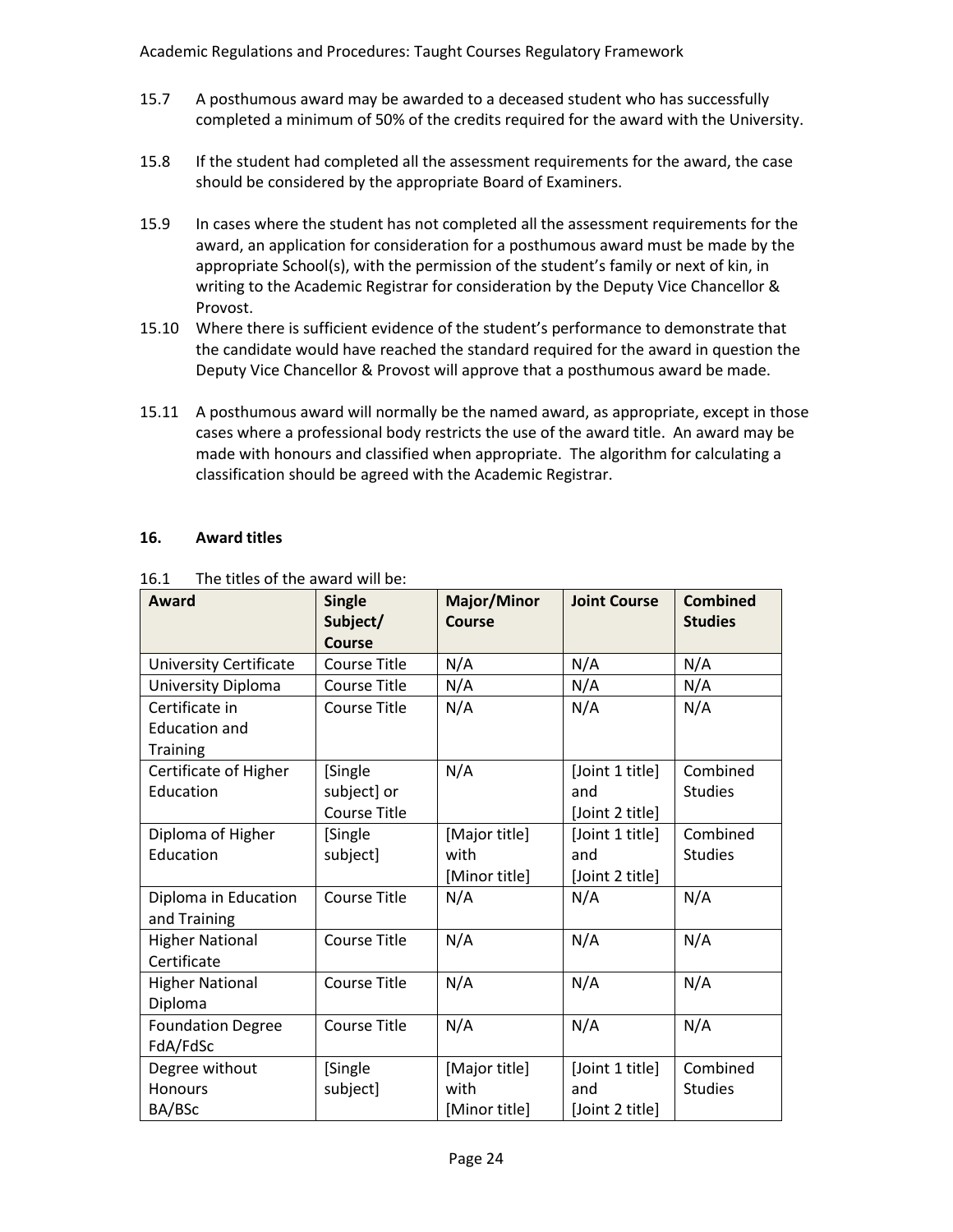| Degree with Honours          | [Single             | [Major title] | [Joint 1 title] | Combined       |
|------------------------------|---------------------|---------------|-----------------|----------------|
| BA/BSc/LLB (Hons)            | subject]            | with          | and             | <b>Studies</b> |
|                              |                     | [Minor title] | [Joint 2 title] |                |
| <b>Bachelor of Medicine</b>  | None                | N/A           | N/A             | N/A            |
| <b>Bachelor of Surgery</b>   |                     |               |                 |                |
| (MBChB)                      |                     |               |                 |                |
| Integrated Master's          | <b>Course Title</b> | N/A           | N/A             | N/A            |
| Degree                       |                     |               |                 |                |
| MBio, MComp,                 |                     |               |                 |                |
| MMusEd, MSci,                |                     |               |                 |                |
| <b>MTheatre</b>              |                     |               |                 |                |
| <b>Graduate Certificate</b>  | <b>Course Title</b> | N/A           | N/A             | N/A            |
|                              |                     |               |                 |                |
| Graduate Diploma             | <b>Course Title</b> | N/A           | N/A             | N/A            |
|                              |                     |               |                 |                |
| Postgraduate Award           | <b>Course Title</b> | N/A           | N/A             | N/A            |
| in Professional              |                     |               |                 |                |
| Development                  |                     |               |                 |                |
|                              |                     |               |                 |                |
| <b>Professional Graduate</b> | <b>Course Title</b> | N/A           | N/A             | N/A            |
| Certificate in               |                     |               |                 |                |
| <b>Education (PGCE)</b>      |                     |               |                 |                |
|                              |                     |               |                 |                |
| Postgraduate                 | <b>Course Title</b> | N/A           | N/A             | N/A            |
| Certificate in               |                     |               |                 |                |
| <b>Education (PGCE)</b>      |                     |               |                 |                |
|                              |                     |               |                 |                |
| Postgraduate                 | Course Title        | N/A           | N/A             | N/A            |
| Certificate (PG Cert)        |                     |               |                 |                |
|                              |                     |               |                 |                |
| Postgraduate Diploma         | <b>Course Title</b> | N/A           | N/A             | N/A            |
| (PG Dip)                     |                     |               |                 |                |
|                              |                     |               |                 |                |
| Master of Arts (MA)          | Course Title        | N/A           | N/A             | N/A            |
| Master of Laws (LLM)         |                     |               |                 |                |
| <b>Master of Science</b>     |                     |               |                 |                |
| (MSc)                        |                     |               |                 |                |
|                              |                     |               |                 |                |
| <b>Master of Business</b>    | None                | N/A           | N/A             | N/A            |
| <b>Administration (MBA)</b>  |                     |               |                 |                |
|                              |                     |               |                 |                |
| Master of Research           | Course Title        | N/A           | N/A             | N/A            |
|                              |                     |               |                 |                |

16.2 Where a course is made up of more than one subject, the formulation 'x with y' is used for the award title of Major/Minor awards and 'x and y' for Joint awards. The subjects for joint awards will be listed in alphabetical order. Where a subject has the word 'and' in its title, an ampersand must be used, e.g. Archaeology & Heritage Studies.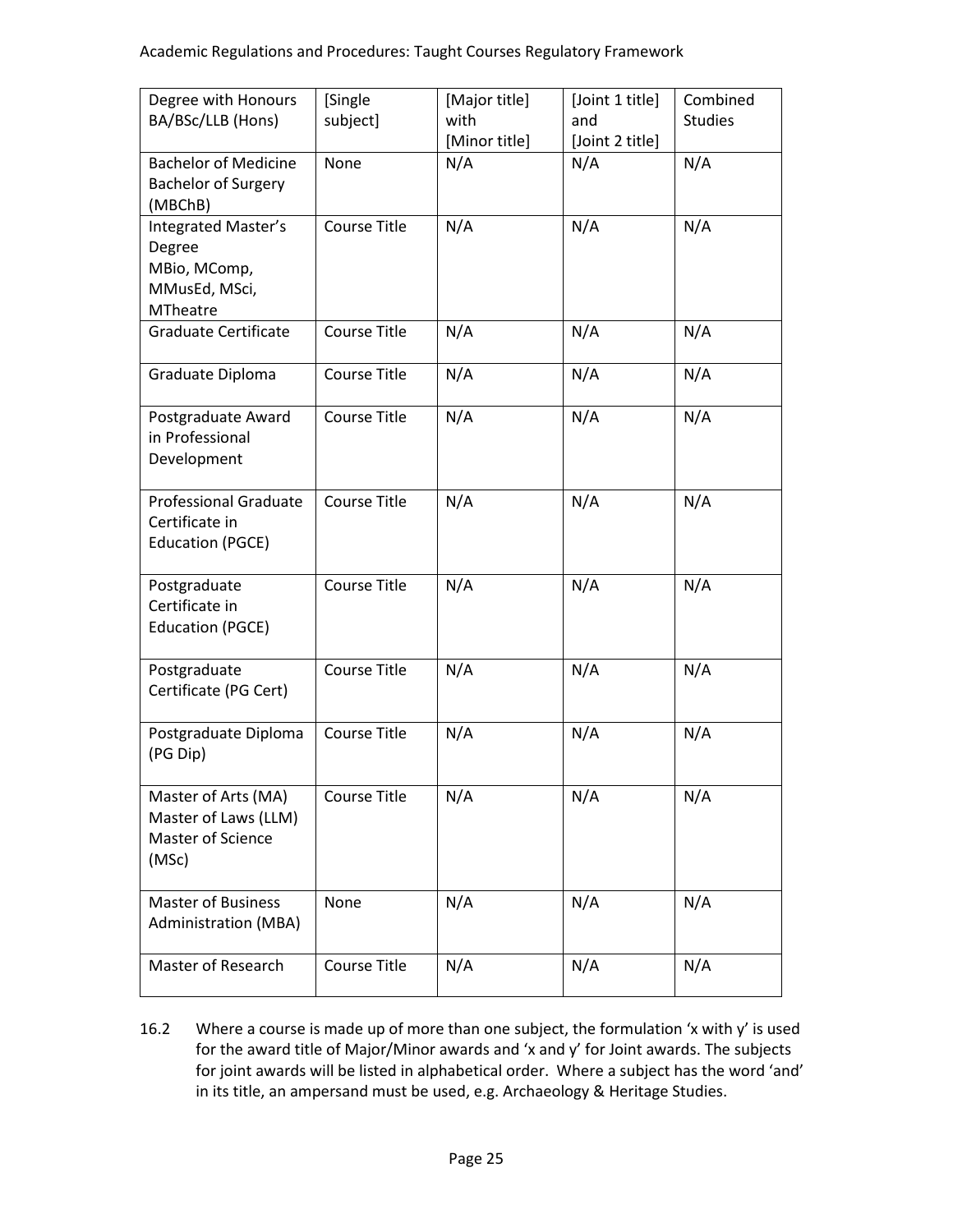## **17. Types of Classification of awards where appropriate**

#### 17.1 The types of classification of awards will be:

| Award                                                 | <b>Classification available</b> |
|-------------------------------------------------------|---------------------------------|
| <b>University Certificate</b>                         | None                            |
| University Diploma                                    | None                            |
| Certificate of Higher Education                       | None                            |
| Certificate in Education and Training                 | None                            |
| <b>Higher National Certificate</b>                    | None                            |
| <b>Higher National Diploma</b>                        | None                            |
| Diploma of Higher Education                           | None                            |
| Diploma in Education and Training                     | None                            |
| <b>Foundation Degree</b>                              | None                            |
| FdA/FdSc                                              |                                 |
| Degree without Honours                                | None                            |
| BA/BSc                                                |                                 |
| Degree with Honours                                   | <b>First Class</b>              |
| BA/BSc/LLB (Hons)                                     | <b>Upper Second Class</b>       |
|                                                       | <b>Lower Second Class</b>       |
|                                                       | <b>Third class</b>              |
| Integrated Master's Degree                            | <b>First Class</b>              |
| MBio, MComp, MMusEd, MSci, MTheatre                   | <b>Upper Second Class</b>       |
|                                                       | <b>Lower Second Class</b>       |
|                                                       | Third class                     |
| <b>Graduate Certificate</b>                           | None                            |
| Graduate Diploma                                      | None                            |
| Postgraduate Award in Professional Development        | None                            |
| Professional Graduate Certificate in Education (PGCE) | None                            |
| Postgraduate Certificate in Education (PGCE)          | None                            |
| Postgraduate Certificate (PG Cert)                    | None                            |
| Postgraduate Diploma (PG Dip)                         | None                            |
| Master of Arts (MA)                                   | Pass                            |
| Master of Laws (LLM)                                  | Merit                           |
| Master of Business Administration (MBA)               | Distinction                     |
| Master of Science (MSc)                               |                                 |
| Master of Research (MRes)                             |                                 |

- 17.2 Aegrotat awards are not classified.
- 17.3 Only credit awarded by the University will be considered in the determination of the classification.
- 17.4 If a student has been admitted directly to Level 6 of a Degree with Honours award, the calculation will be determined by the student's performance at level 6 only.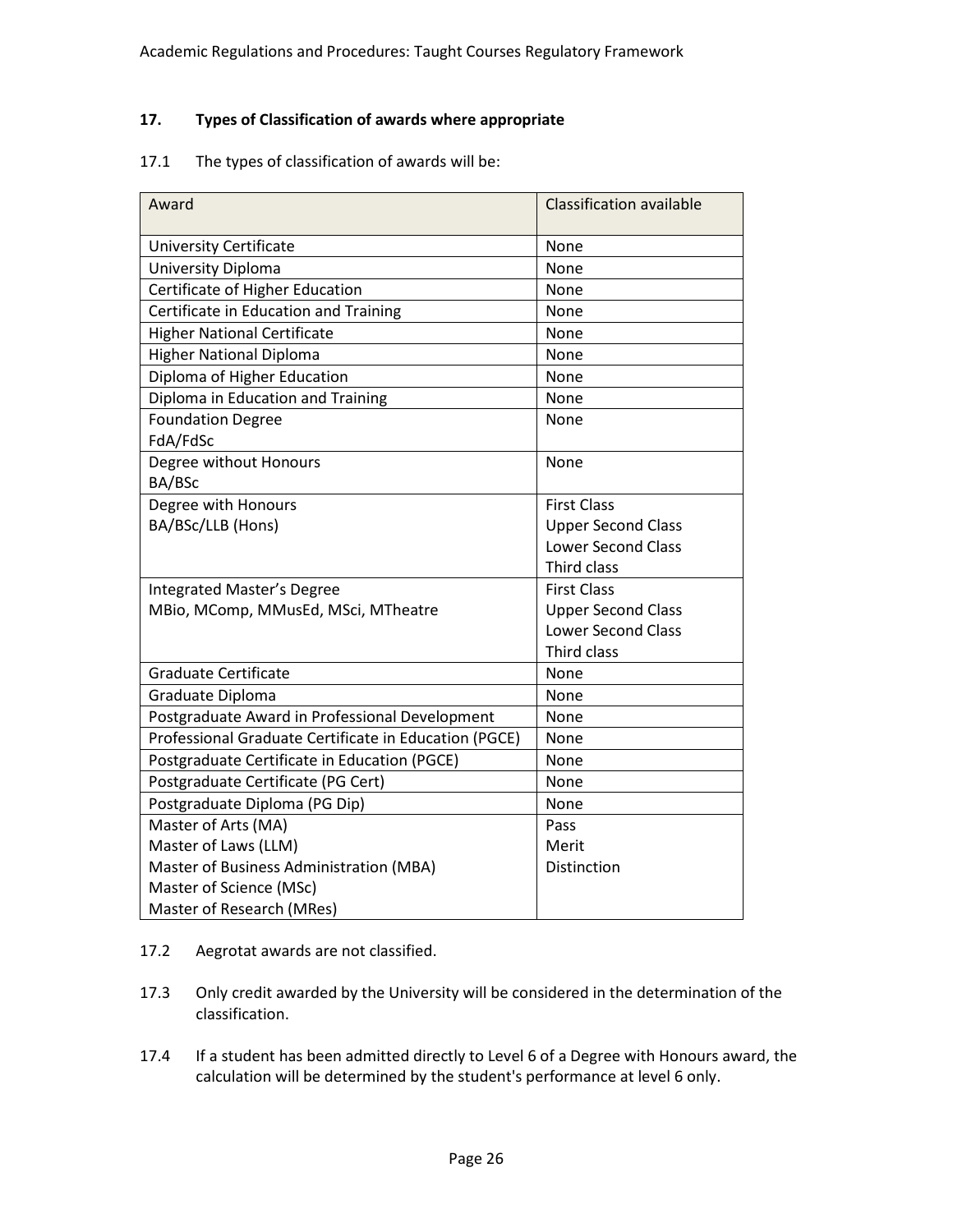17.5 The Board of Examiners will consider grade profiles against the appropriate classification method(s) identified below and recommend the award of the higher class of degree that results.

## **Classification of Undergraduate Degree with Honours (15/30 credit modules)**

- 17.6 Method One: Classification determined on the profile of the best grades from 60 credits attained at Level 5 and the best grades from 120 credits at Level 6. Level 5 and Level 6 grades count equally in the profile.
	- a) Candidates will be awarded a first class degree, irrespective of their other module results, where they have attained 90 credits at grade A- or higher and 30 credits at grade B- or higher.
	- b) Candidates will be awarded an upper second class degree, irrespective of their other module results, where they have attained 90 credits at grade B- or higher and 30 credits at grade C- or higher.
	- c) Candidates will be awarded a lower second class degree, irrespective of their other module results, where they have attained 90 credits at grade C- or higher.
	- d) Candidates will be awarded a third class degree, irrespective of their other module results, where they have not fulfilled rules (a), (b) or (c), but are eligible for the award of an honours degree.
- 17.7 Method Two: Classification determined on the profile of the best grades from 120 credits attained at Level 6 only.
	- a) Candidates will be awarded a first class degree, irrespective of their other module results, where they have attained 60 credits at grade A- or higher and 30 credits at grade B- or higher.
	- b) Candidates will be awarded an upper second class degree, irrespective of their other module results, where they have attained 60 credits at grade B- or higher and 30 credits at grade C- or higher.
	- c) Candidates will be awarded a lower second class degree, where they have attained 60 credits at grade C- grades or higher.
	- d) Candidates will be awarded a third class degree, irrespective of their other module results, where they have not fulfilled rules (a), (b) or (c), but are eligible for the award of an honours degree.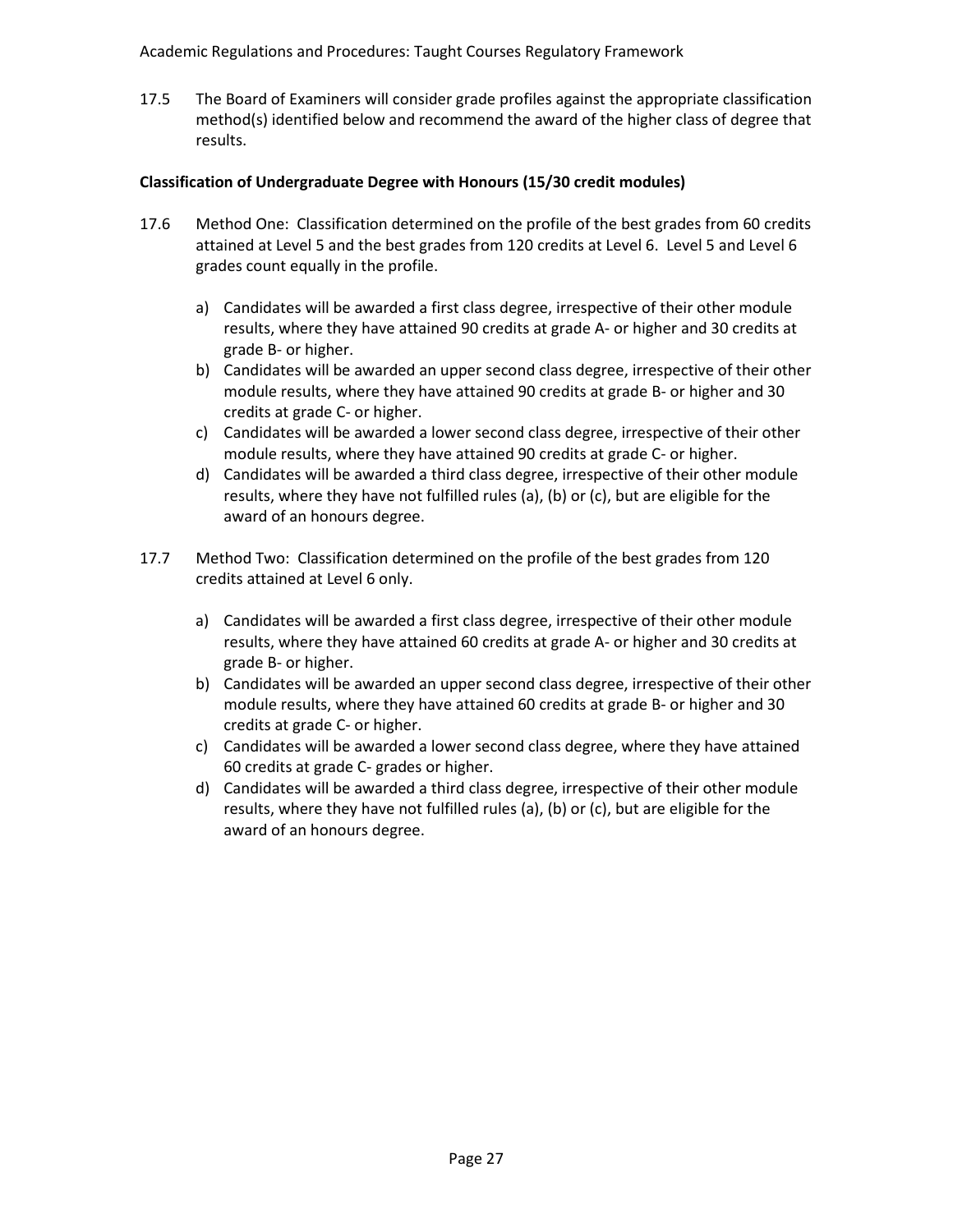## **Classification of Degree with Honours (20 credit modules[1](#page-27-0) )**

- 17.8 Method One: Classification determined on the profile of the best grades from 60 credits attained at Level 5 and the best grades from 120 credits at Level 6. Level 5 and Level 6 grades count equally in the profile.
	- a) Candidates will be awarded a first class degree, irrespective of their other module results, where they have attained 100 credits at grade A- or higher and 20 credits at grade B- or higher.
	- b) Candidates will be awarded an upper second class degree, irrespective of their other module results, where they have attained 100 credits at grade B- or higher and 20 credits at grade C- or higher.
	- c) Candidates will be awarded a lower second class degree, irrespective of their other module results, where they have attained 100 credits at grade C- or higher.
	- d) Candidates will be awarded a third class degree, irrespective of their other module results, where they have not fulfilled rules (a), (b) or (c), but are eligible for the award of an honours degree.
- 17.9 Method Two: Classification determined on the profile of the best grades from 120 credits attained at Level 6 only.
	- a) Candidates will be awarded a first class degree, irrespective of their other module results, where they have attained 60 credits at grade A- or higher and 40 credits at grade B- or higher.
	- b) Candidates will be awarded an upper second class degree, irrespective of their other module results, where they have attained 60 credits at grade B- or higher and 40 credits at grade C- or higher.
	- c) Candidates will be awarded a lower second class degree, where they have attained 60 credits at grade C- grades or higher.
	- d) Candidates will be awarded a third class degree, irrespective of their other module results, where they have not fulfilled rules (a), (b) or (c), but are eligible for the award of an honours degree.

## **Classification of Undergraduate Integrated Master's Degree with Honours**

- 17.10 Method One: Classification determined on the profile of the best grades from 60 credits attained at Level 6 and the best grades from 120 credits at Level 7. Level 6 and Level 7 grades count equally in the profile.
	- a) Candidates will be awarded a first class degree, irrespective of their other module results, where they have attained 90 credits at grade A- or higher and 30 credits at grade B- or higher.
	- b) Candidates will be awarded an upper second class degree, irrespective of their other module results, where they have attained 90 credits at grade B- or higher and 30 credits at grade C- or higher.

<span id="page-27-0"></span> $1$  20 credit modules are only currently available at Level 6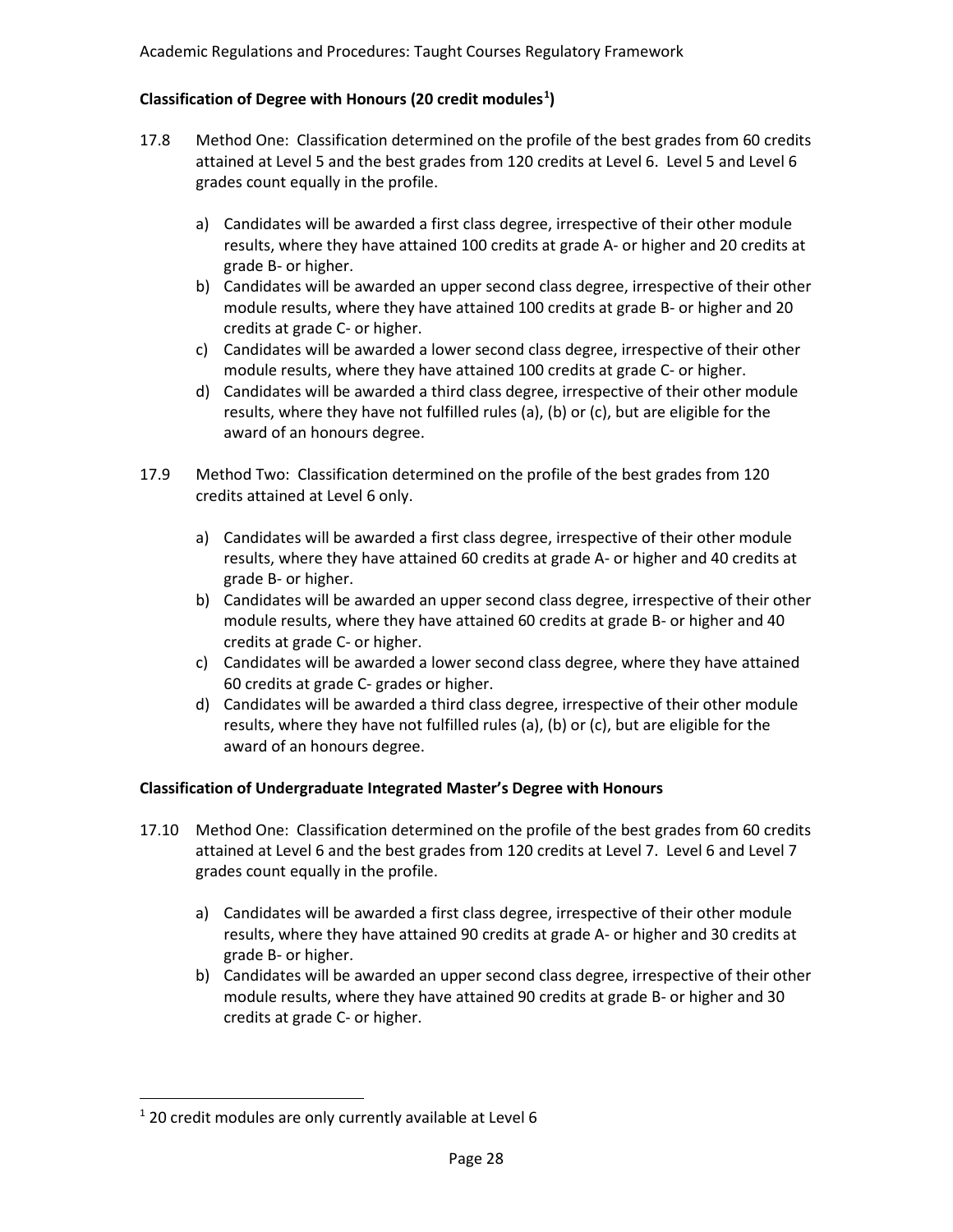- c) Candidates will be awarded a lower second class degree, where they have attained 90 credits at grade C- grades or higher.
- d) Candidates will be awarded a third class degree, irrespective of their other module results, where they have not fulfilled rules (a), (b) or (c), but are eligible for the award of an honours degree.
- 17.11 Method Two: Classification determined on the profile of the best grades from 120 credits attained at Level 7 only.
	- a) Candidates will be awarded a first class degree, irrespective of their other module results, where they have attained 60 credits at grade A- or higher and 30 credits at grade B- or higher.
	- b) Candidates will be awarded an upper second class degree, irrespective of their other module results, where they have attained 60 credits at grade B- or higher and 30 credits at grade C- or higher.
	- c) Candidates will be awarded a lower second class degree, where they have attained 60 credits at grade C- grades or higher.
	- d) Candidates will be awarded a third class degree, irrespective of their other module results, where they have not fulfilled rules (a), (b) or (c), but are eligible for the award of an honours degree.

## **Classification of Master's Degree**

- 17.16 Method 1
	- a) Candidates will be awarded a Distinction where they have attained an average of A- (PD) or higher from the credit achieved with the University for the award.
	- b) Candidates will be awarded a Merit where they have attained an average of C+ (PM) or higher from the credit achieved with the University for the award.
- 17.17 Method 2
	- a) Candidates will be awarded a Distinction, irrespective of their other module results, where they have attained 90 credits at grade A- (PD) or higher.
	- b) Candidates will be awarded a Merit, irrespective of their other module results, where they have attained 90 credits at grade C+ (PM) or higher.
- 17.18 Candidates will be awarded a Pass where they have not fulfilled the rules for Method 1 or Method 2, but are eligible for the award of a Master's.

#### **18. Publication of Results**

18.1 Registry Services is responsible for the publication of official results to students following the meeting of Boards of Examiners. Publication of results will be made electronically via the secure student portal (SOLE) and will include access to individual module results, the progression decision and the award agreed by Boards of Examiners.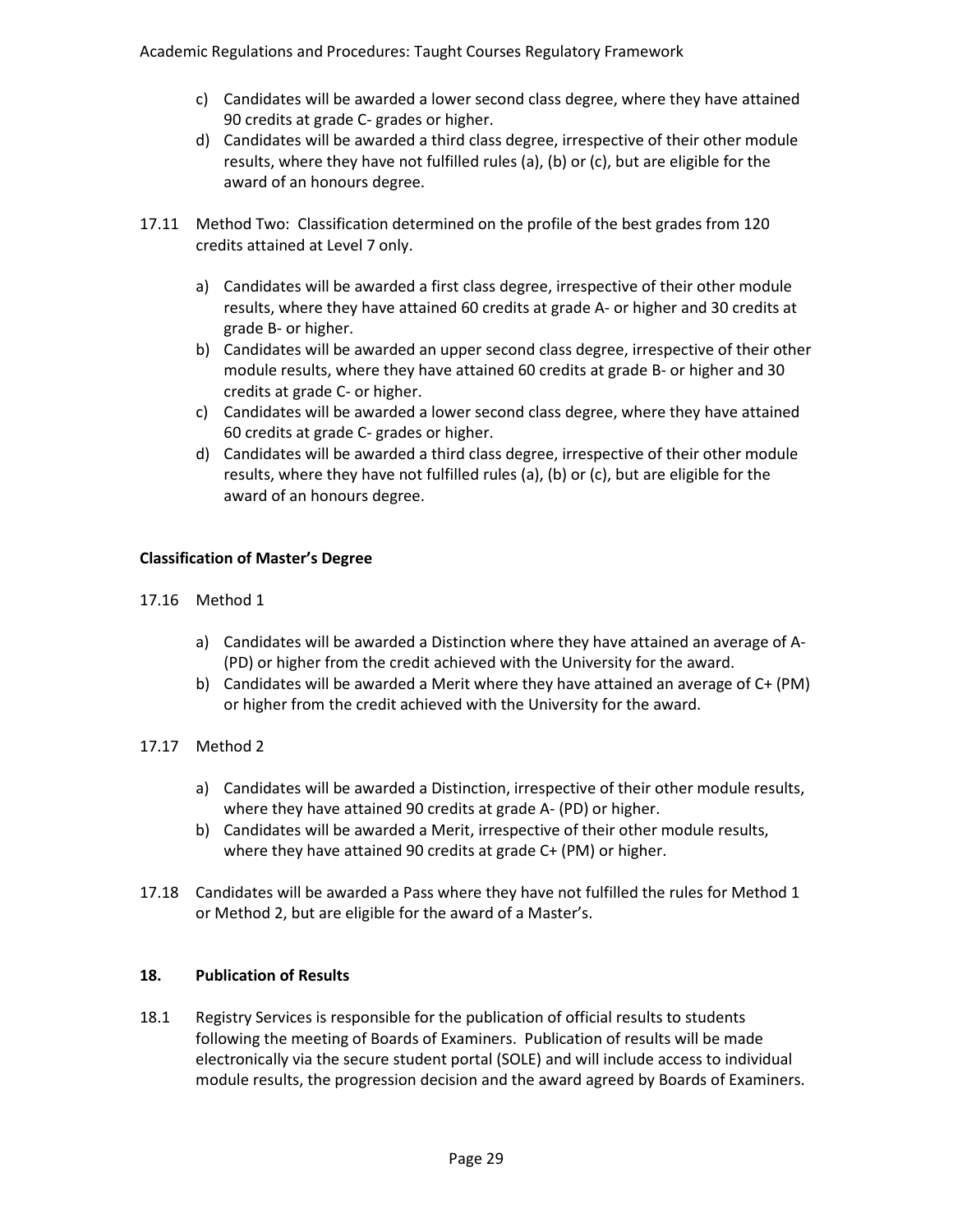- 18.2 Students who do not satisfy some or all of the assessment requirements, Registry Services will communicate the decision of the Board of Examiners with instructions on retrieval of failure permitted via SOLE.
- 18.3 It is the student's responsibility to ascertain his or her results.
- 18.4 Students who have outstanding tuition fee debts, or are the subject of an allegation of a breach of discipline will not:
	- a) be permitted access to their results or feedback;
	- b) be permitted to register or re-register as a student;
	- c) be issued with their certificate or transcripts;
	- d) be supported by a University reference;
	- e) in the case where a student is subject of an allegation of a breach of discipline, the award will be withheld until the allegation has been resolved.

#### **19. Appeals against the decisions of Board of Examiners**

- 19.1 Students will be allowed to appeal against the decisions of Boards of Examiners on the following grounds:
	- a) a material administrative error in the conduct of the assessment process or in the recording, transcription or reporting of assessment results;
	- b) an error by the Board of Examiners who did not act in accordance with the relevant regulations and procedures;
	- c) some other material irregularity relevant to the assessment(s) concerned which has substantially prejudiced the results of the assessment.
- 19.2 Disagreement with the academic judgement of an Examination Board in assessing the merits of an individual piece of work, or in reaching any assessment decision based on the marks, grades or other information relating to a student's performance cannot in itself constitute grounds for appeal.
- 19.3 Appeals must be submitted and considered according to the Procedures approved by Academic Board. Se[e Student Academic Appeals Procedures.](http://www.worcester.ac.uk/registryservices/documents/ProceduresforAppeals.pdf)

#### **20. Certification and Transcripts**

- 20.1 A certificate and transcript will be issued to all students who receive an award.
- 20.2 Transcripts are also issued on request to students who have completed part of a programme of study.
- 20.3 The award certificate issued by the University will record:
	- a) the name of the University;
	- b) the student's name;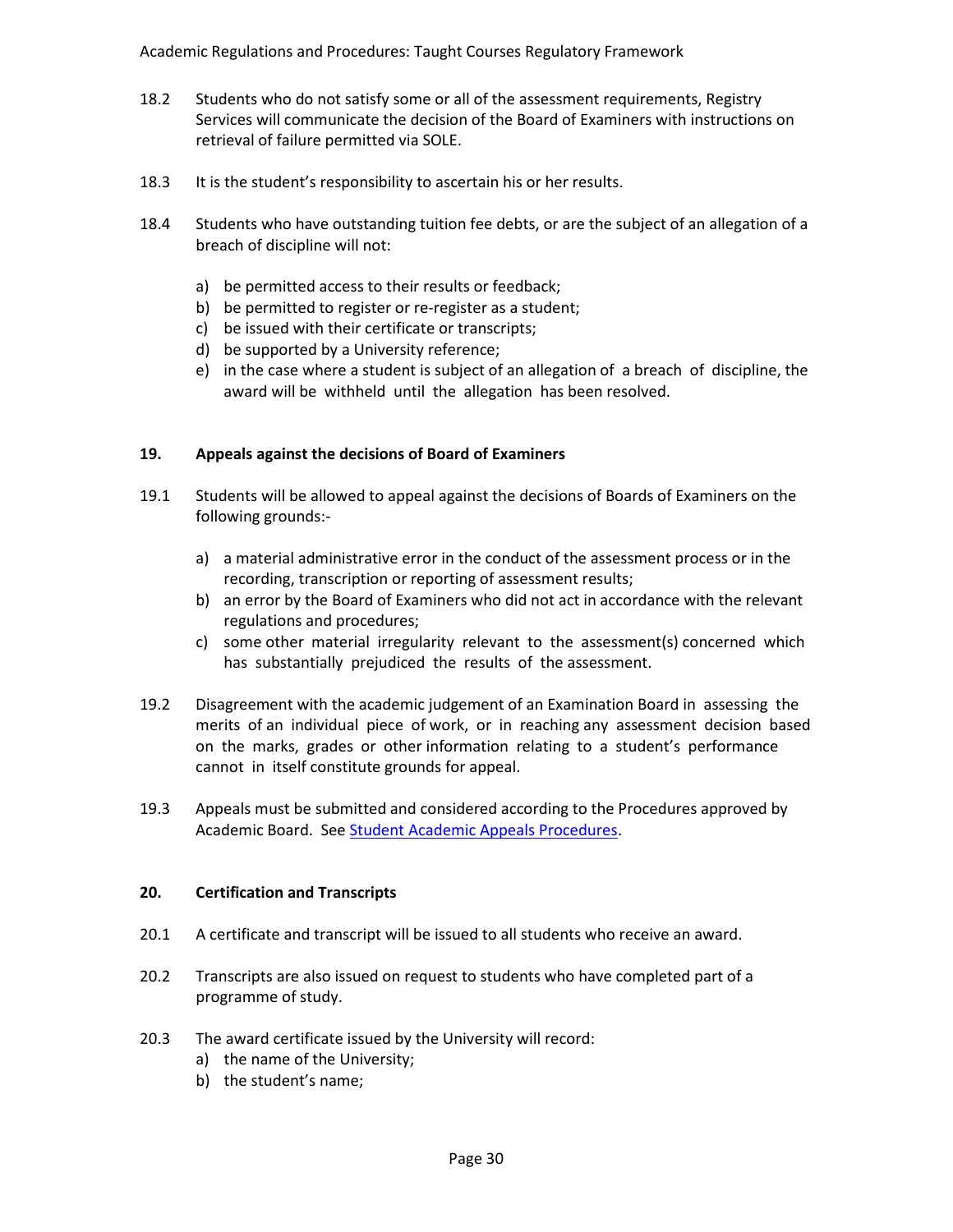- c) the title of the course (if any) as approved by the Academic Board for the purposes of the certificate;
- d) the date of the award;
- e) the certificate will bear the signatures of the Vice Chancellor and Academic Registrar.
- 20.4 The transcript will be signed on behalf of Academic Board by the Academic Registrar or by some other person authorised by the Academic Registrar to do so.

## **21. Rescinding an Award**

- 21.1 In exceptional circumstances the Academic Registrar on behalf of a Board of Examiners may agree to rescind an award.
- 21.2 The decision to rescind an award or not is dependent on the time period which has elapsed from when an award was agreed to when the student is (re)registered on an award. Where the timescale is short e.g. several months, the award will be rescinded. Where a student accepted an intermediate award (and hence withdrew from the course) and now wishes to return to complete the course for which they had originally been registered, and the timescale is longer (over 24 months), the exit award would not be rescinded and RPL regulations will be applied, as appropriate.
- 21.3 Where an award is to be rescinded as a consequence of the investigation of a case of alleged academic misconduct or an academic appeal, the decision to rescind an award may be taken by the Chair of an Academic Misconduct Committee or Academic Appeals Committee.
- 21.4 Where an award has been rescinded, the student will be informed to return the certificate to the University within ten days.

## **22. Withdrawals and Temporary Withdrawals**

## *Withdrawal*

- 22.1 Once a student has registered on a programme of studies, the student is expected to complete that programme within the normal registration periods unless the student withdraws temporarily from his/her studies.
- 22.2 A student who wishes to withdraw from the University should initially meet with the Course Leader and then complete the on-line withdrawal form.
- 22.3 The withdrawal comes into effect from the date the student submits the formal notification of withdrawal. In exceptional cases, the Academic Registrar may permit the effective withdrawal date to be backdated.
- 22.4 Acceptance of a Withdrawal Form will terminate the student's registration in both the programme of study and all the modules associated with it. A student who has withdrawn will have no right or expectation of re-admission to the University.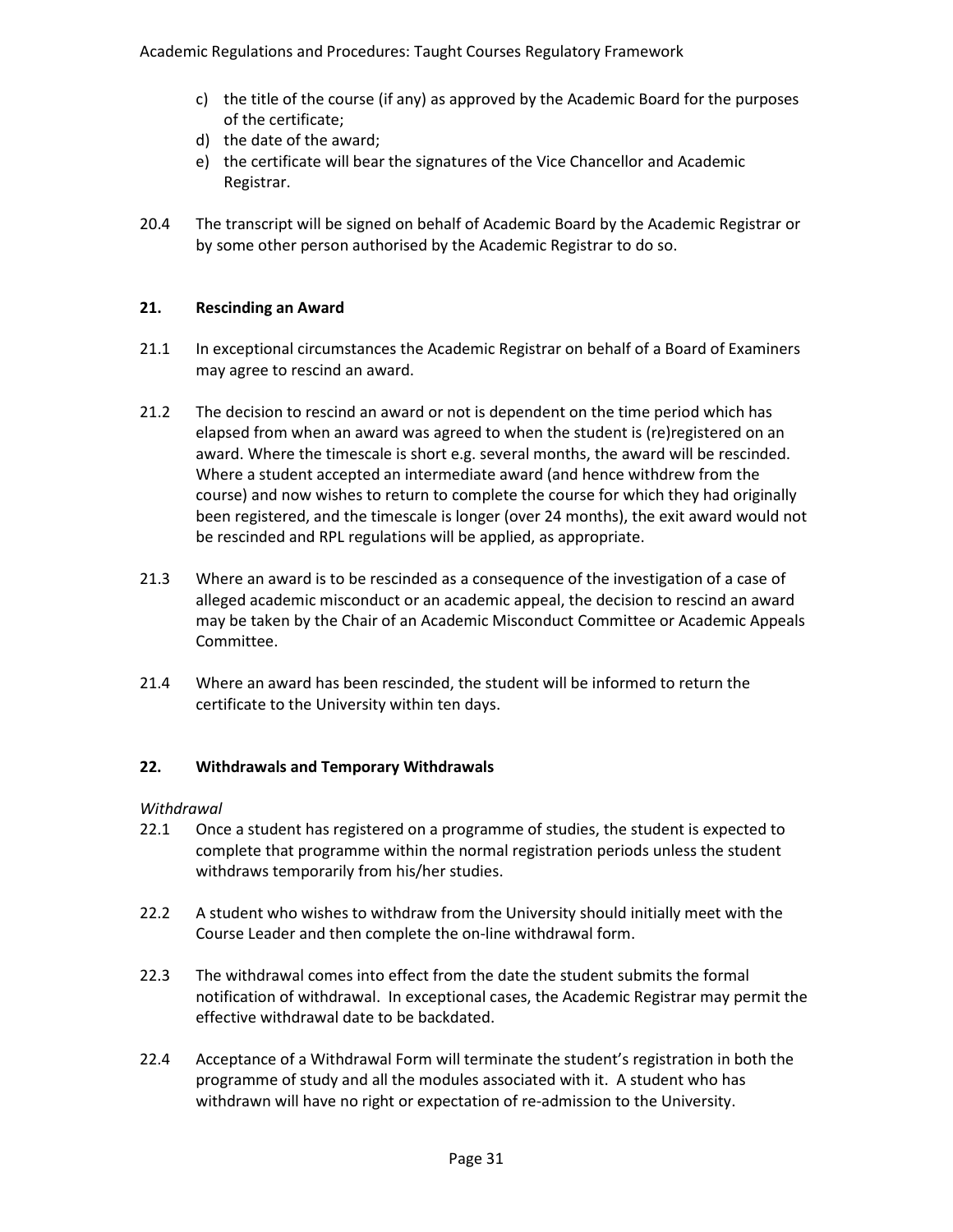- 22.5 The student's tuition fee will be based on liability periods and the annual fee charged for the period of registration until the date of withdrawal in accordance with the Tuition Fee Policy. In all cases, any unpaid balance of fees will become due immediately.
- 22.6 A student who withdraws may be eligible for any intermediate Award to which their credits entitle them.
- 22.7 A student who is withdrawn/excluded from the University for poor attendance or nonengagement in studies will need to reapply to the University. The student may not normally be re-admitted until a period of at least twelve months has elapsed.

### *Temporary Withdrawal*

- 22.8 A student may request to withdraw from the University temporarily for up to one academic year, normally on health or personal grounds. Requests for a period of temporary withdrawal, supported by medical evidence if appropriate, should be made initially to the Course Leader and then by completing an on-line withdrawal form.
- 22.9 Requests for a longer period of temporary withdrawal must be agreed by the Academic Registrar (or nominee). This period of time will count towards the maximum registration period. The University cannot guarantee continuation on the same course and/or modules.
- 22.10 The temporary withdrawal comes into effect from the date the University is notified of the student's wish to withdraw temporarily on the on-line form.
- 22.11 A student registered on a Degree Apprenticeship may only be withdrawn temporarily when this request is confirmed by the employer (who may be required to fund the repeated module study) of the apprentice. The University will follow the approved "Managing Temporary Withdrawal for Apprentices" process.
- 22.12 The University may require a student to withdraw temporarily where the University is satisfied that a period of withdrawal is in the best academic interests of the student.
- 22.13 A student will normally be allowed to withdraw temporarily up to six weeks before the end of their academic year.
- 22.14 A student will not normally be allowed to withdraw temporarily for more than one year or for more than a total of two years over the duration of a course.
- 22.15 Students are not permitted to attend classes or submit assessment or reassessment items during a period of temporary withdrawal. Access to University IT facilities and the Library will not normally continue during a period of temporary withdrawal.
- 22.16 Students who withdraw temporarily after a module has started but before completing all the assessment requirements for that module, no credit will be awarded and the student, upon their resumption of studies, will normally be required to restart the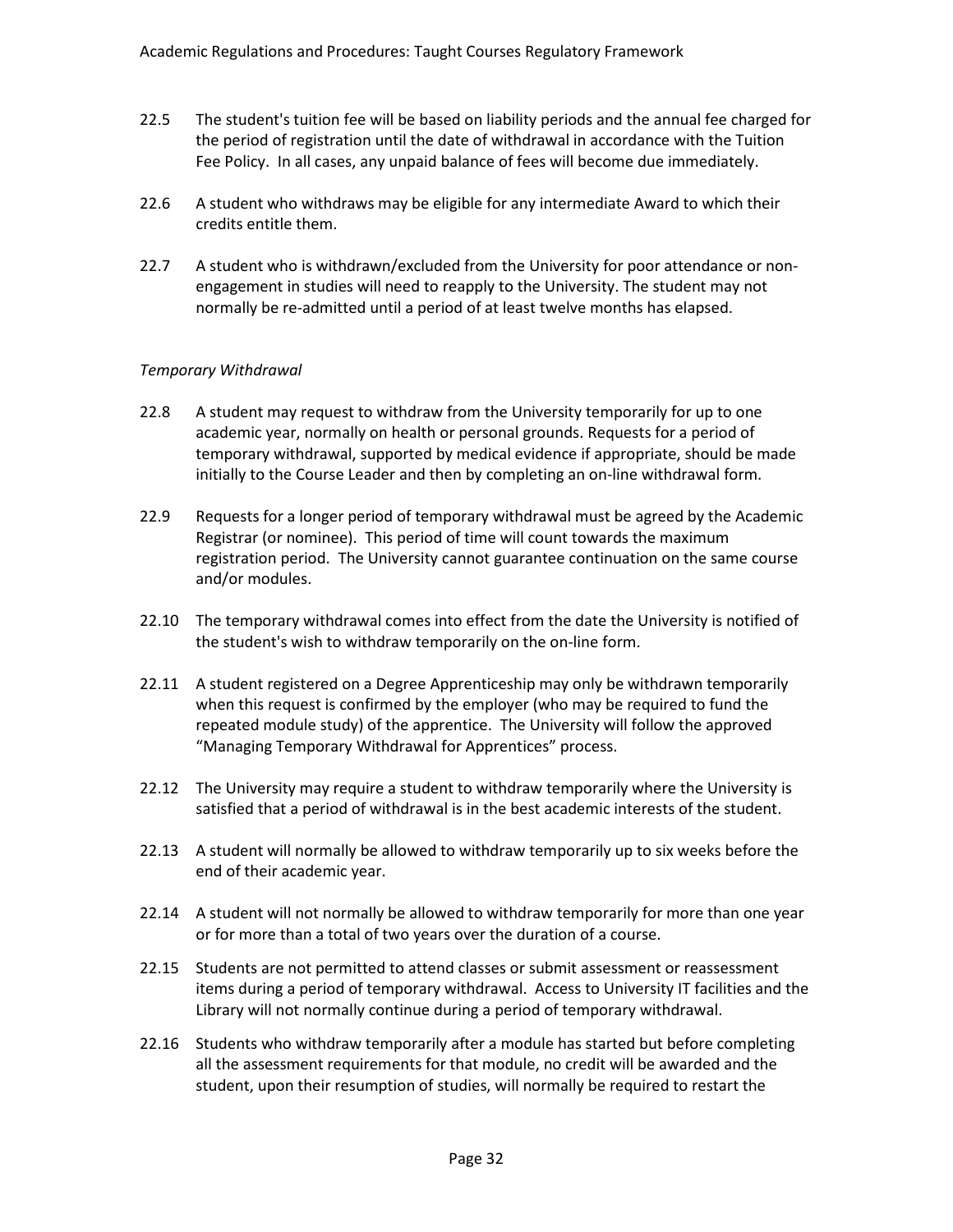uncompleted module(s). Practice based assessment items which have been passed will not need to be retaken.

- 22.17 Students who withdraw temporarily after having failed a module, the reassessment opportunity will remain available when the student resumes their studies.
- 22.18 The student's tuition fee will be based on liability periods and the annual fee charged for the period of registration until the date of withdrawal in accordance with the Tuition Fee Policy. In all cases, any unpaid balance of fees will become due immediately.
- 22.19 Return to the University following a period of temporary withdrawal may be subject to conditions. Any conditions will be set out when the request to withdraw temporarily is approved. If these conditions have not been met at the point of return to the University, the student will not be allowed to re-register without the written agreement of the Academic Registrar.
- 22.20 The University cannot guarantee continuation on the same course and/or modules following a period of temporary withdrawal.

#### **23. Interpretation**

- 23.1 The regulations are determined by the Academic Board of the University. Academic Board authorises committees, boards and panels to act on its behalf in applying the regulations.
- 23.2 These regulations should be interpreted using the terminology above. In cases of dispute these regulations will be interpreted by the Academic Board.

Version reference: KP/TCRF/1.7 Date document comes into effect: 1 September 2021 Author of the document: Kevin Pickess Date document is due for review: 1 September 2024 Date checked for Accessibility: 1 August 2021

| <b>Committee</b> | Date        | Change                                           |
|------------------|-------------|--------------------------------------------------|
| Academic Board   | 7 July 2021 | Minor amendments [AB20-54]                       |
| (v1.7)           |             |                                                  |
| Academic Board   | 1 July 2020 | Minor amendments [AB19-60]                       |
| (v1.6)           |             |                                                  |
| Academic Board   | 3 July 2019 | Minor amendments including changes to Level 5    |
| (v1.5)           |             | progression requirements and the timing of Board |
|                  |             | of Examiner meetings                             |
|                  |             | $[AB18-51]$                                      |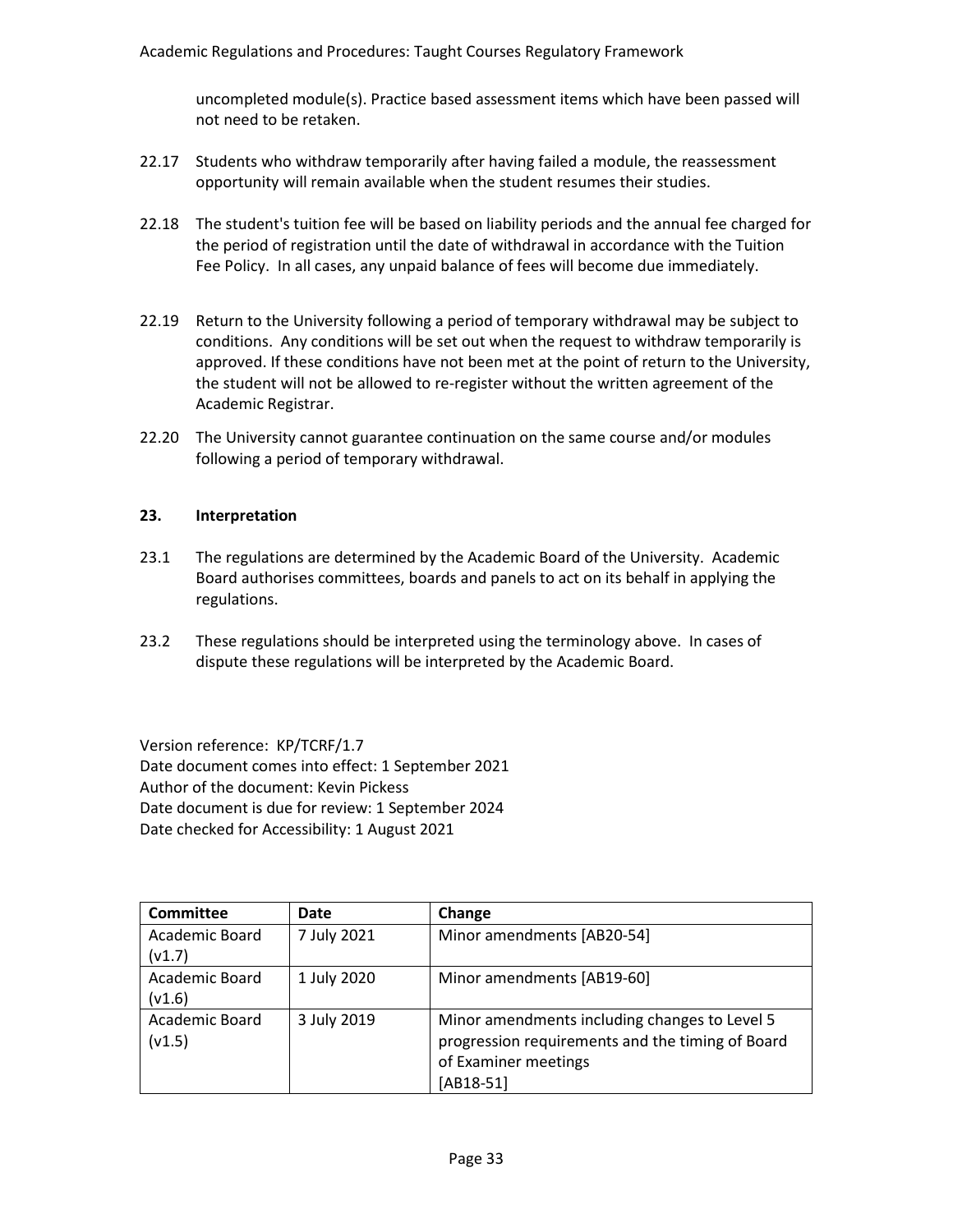| Committee      | <b>Date</b>     | Change                                             |
|----------------|-----------------|----------------------------------------------------|
| Academic Board | 4 July 2018     | Minor amendments including changes to Level 5      |
| (v1.4)         |                 | progression requirements and the timing of Board   |
|                |                 | of Examiner meetings                               |
|                |                 | [AB17-79]                                          |
| Academic Board | 28 June 2017    | Minor amendments including changes to              |
| (v1.3)         |                 | attendance requirements                            |
|                |                 | [AB16-63]                                          |
| Academic Board | 6 July 2016     | Minor amendments including changes to minimum      |
| (v1.2)         |                 | entry requirements, removal of reference to        |
|                |                 | elective modules, and no longer capping assessment |
|                |                 | items when retaking modules.                       |
|                |                 | [AB15-34] [AB15-61]                                |
| Academic Board | 14 October 2015 | Revised regulations regarding posthumous awards    |
| (v1.1)         |                 | [AB15-10]                                          |
| Academic Board | 8 July 2015     | New Regulations Approved                           |
| (v1.0)         |                 | [AB14-66]                                          |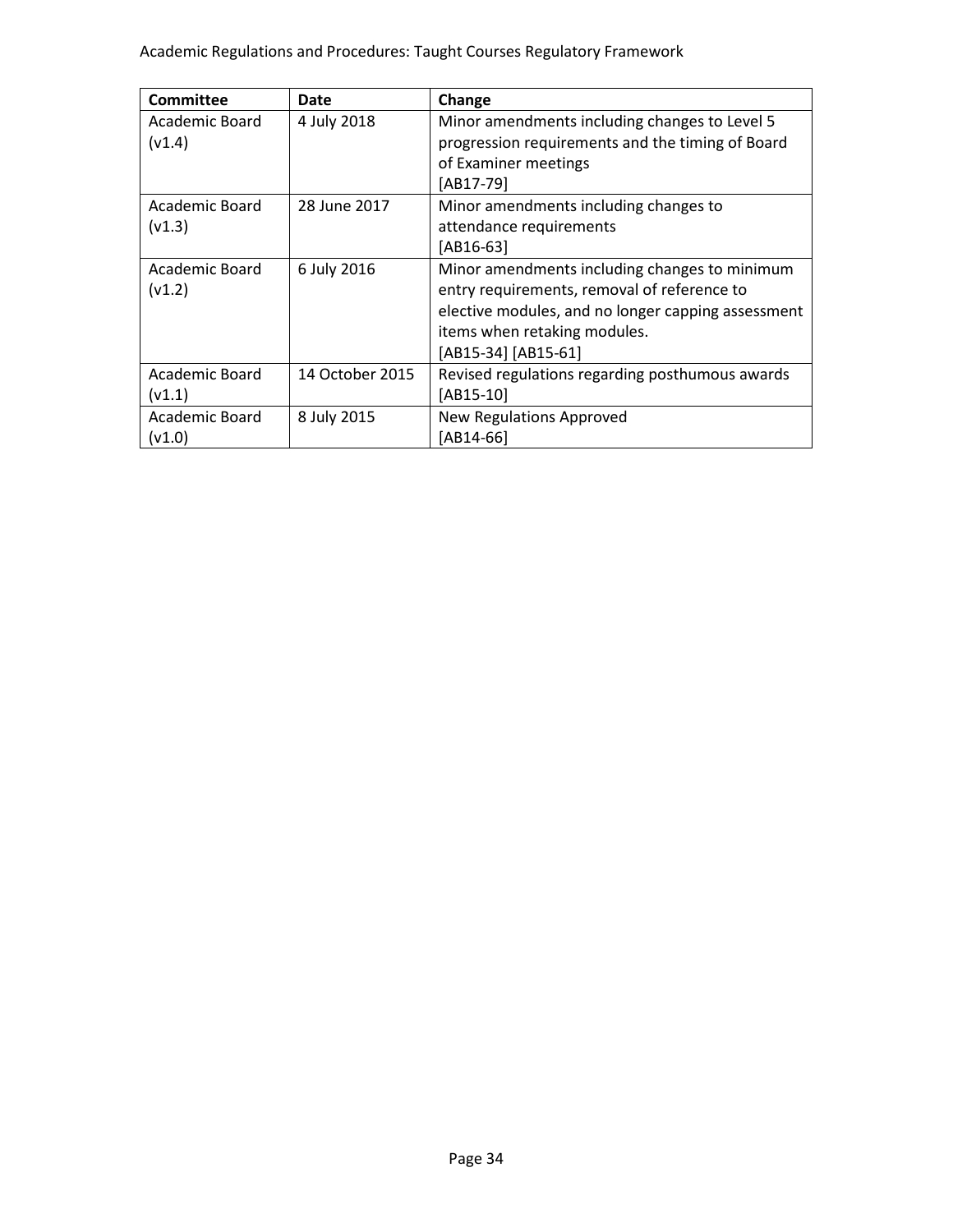# Appendix 1

| Total number of<br>Level 5 and Level 6<br>15 credit modules<br>presented | Classification awarded   | Number of 15 credit module<br>results required at grades. Credit<br>requirement in brackets |                                                                                                             |           |   |
|--------------------------------------------------------------------------|--------------------------|---------------------------------------------------------------------------------------------|-------------------------------------------------------------------------------------------------------------|-----------|---|
|                                                                          |                          | A                                                                                           | B                                                                                                           | C         | D |
| 180 Credits                                                              | <b>First Class</b>       | 90                                                                                          | 30                                                                                                          |           |   |
| (12 15 credit<br>modules)                                                |                          | (6)                                                                                         | (2)                                                                                                         |           |   |
|                                                                          | Upper second class (2.1) |                                                                                             | 90<br>(6)                                                                                                   | 30<br>(2) |   |
|                                                                          | Lower second class (2.2) |                                                                                             |                                                                                                             | 90<br>(6) |   |
|                                                                          | Third class              |                                                                                             | Where the criteria for a higher<br>classification are not met, but the<br>candidate is eligible for honours |           |   |
| 165 or 150 credits<br>(10 or 11)                                         | <b>First Class</b>       | 90<br>(6)                                                                                   | 30<br>(2)                                                                                                   |           |   |
|                                                                          | Upper second class (2.1) |                                                                                             | 90<br>(6)                                                                                                   | 30<br>(2) |   |
|                                                                          | Lower second class (2.2) |                                                                                             |                                                                                                             | 90<br>(6) |   |
|                                                                          | Third class              |                                                                                             | Where the criteria for a higher<br>classification are not met, but the<br>candidate is eligible for honours |           |   |

| Total number of<br>Level 6 modules<br>presented | Classification awarded   | Number of module results required<br>at grades. Credit requirement in<br>brackets.                          |           |           |   |
|-------------------------------------------------|--------------------------|-------------------------------------------------------------------------------------------------------------|-----------|-----------|---|
|                                                 |                          | A                                                                                                           | B         | C         | D |
| 120 or 105 credits<br>(8 or 7)                  | <b>First Class</b>       | 60<br>(4)                                                                                                   | 30<br>(2) |           |   |
|                                                 | Upper second class (2.1) |                                                                                                             | 60<br>(4) | 30<br>(2) |   |
|                                                 | Lower second class (2.2) |                                                                                                             |           | 60<br>(4) |   |
|                                                 | Third class              | Where the criteria for a higher<br>classification are not met, but the<br>candidate is eligible for honours |           |           |   |
| 90 or 75 credits<br>(6 or 5)                    | <b>First Class</b>       | 45<br>(3)                                                                                                   | 30<br>(2) |           |   |
|                                                 | Upper second class (2.1) |                                                                                                             | 45<br>(3) | 30<br>(2) |   |
|                                                 | Lower second class (2.2) |                                                                                                             |           | 45<br>(3) |   |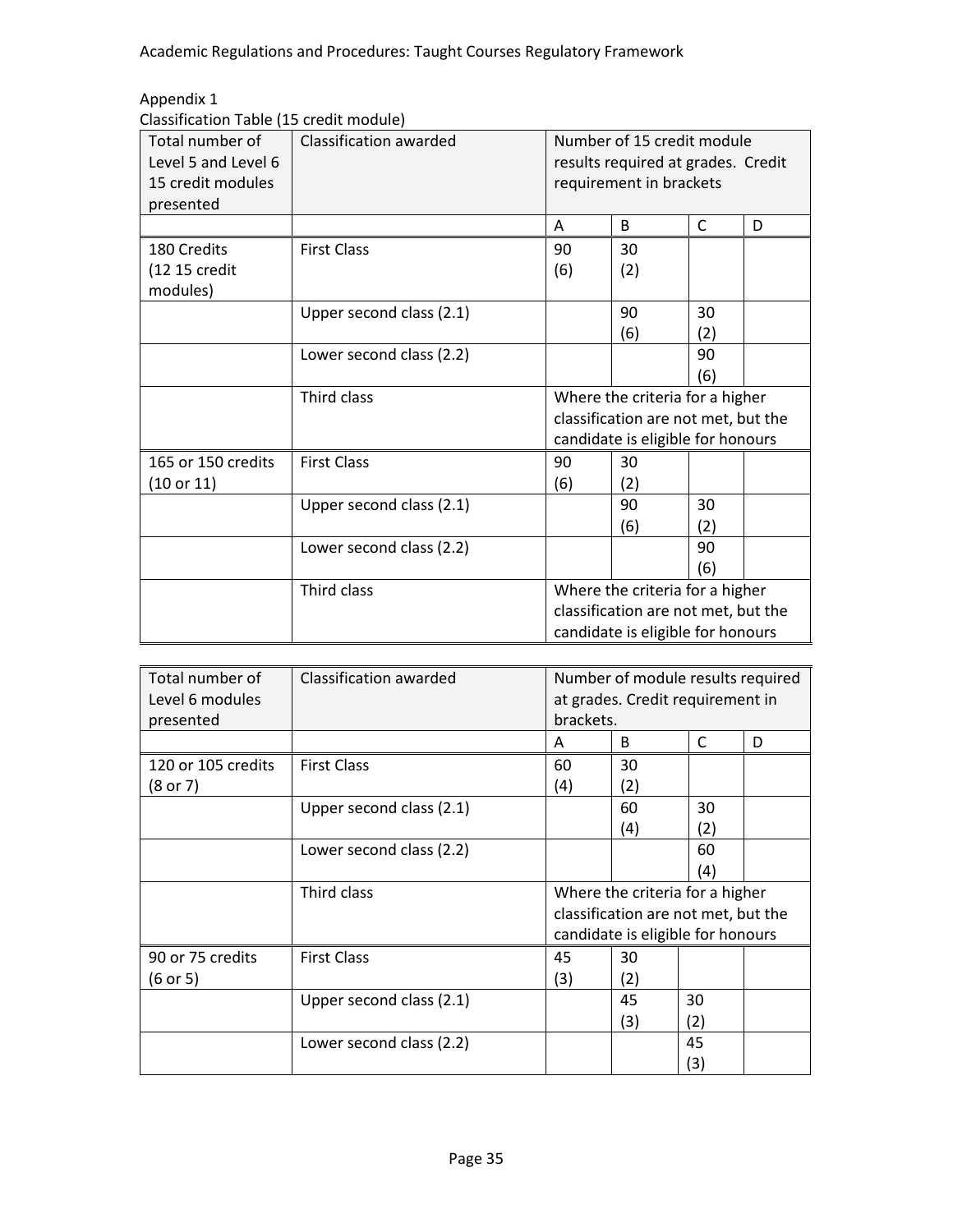| Total number of<br>Level 5 and Level 6<br>15 credit modules<br>presented | Classification awarded | Number of 15 credit module<br>results required at grades. Credit<br>requirement in brackets                 |
|--------------------------------------------------------------------------|------------------------|-------------------------------------------------------------------------------------------------------------|
|                                                                          | Third class            | Where the criteria for a higher<br>classification are not met, but the<br>candidate is eligible for honours |

# Classification Table (20 credit module)

| Total number of<br>Level 5 and Level 6<br>20 credit modules<br>presented | Classification awarded   | Number of 20 credit module<br>results required at grades. Credit<br>requirement in brackets                 |            |                                                                                                             |   |
|--------------------------------------------------------------------------|--------------------------|-------------------------------------------------------------------------------------------------------------|------------|-------------------------------------------------------------------------------------------------------------|---|
|                                                                          |                          | A                                                                                                           | B          | C                                                                                                           | D |
| 180 Credits<br>(9)                                                       | <b>First Class</b>       | 100<br>(5)                                                                                                  | 20<br>(1)  |                                                                                                             |   |
|                                                                          | Upper second class (2.1) |                                                                                                             | 100<br>(5) | 20<br>(1)                                                                                                   |   |
|                                                                          | Lower second class (2.2) |                                                                                                             |            | 100<br>(5)                                                                                                  |   |
|                                                                          | Third class              | Where the criteria for a higher<br>classification are not met, but the<br>candidate is eligible for honours |            |                                                                                                             |   |
| 160 or 140 credits<br>(8 or 7)                                           | <b>First Class</b>       | 80<br>(4)                                                                                                   | 20<br>(1)  |                                                                                                             |   |
|                                                                          | Upper second class (2.1) |                                                                                                             | 80<br>(4)  | 20<br>(1)                                                                                                   |   |
|                                                                          | Lower second class (2.2) |                                                                                                             |            | 80<br>(4)                                                                                                   |   |
|                                                                          | Third class              |                                                                                                             |            | Where the criteria for a higher<br>classification are not met, but the<br>candidate is eligible for honours |   |

| Total number of<br>Level 6 20 credit<br>modules presented | Classification awarded   | Number of 20 credit module<br>results required at grades. Credit<br>requirement in brackets. |                                   |     |   |
|-----------------------------------------------------------|--------------------------|----------------------------------------------------------------------------------------------|-----------------------------------|-----|---|
|                                                           |                          | A                                                                                            | B                                 |     | D |
| 6 or 5                                                    | <b>First Class</b>       | 60                                                                                           | 40                                |     |   |
|                                                           |                          | (3)                                                                                          | (2)                               |     |   |
|                                                           | Upper second class (2.1) |                                                                                              | 60                                | 40  |   |
|                                                           |                          |                                                                                              | (3)                               | (2) |   |
|                                                           | Lower second class (2.2) |                                                                                              |                                   | 60  |   |
|                                                           |                          |                                                                                              |                                   | (3) |   |
|                                                           | Third class              | Where the criteria for a higher                                                              |                                   |     |   |
|                                                           |                          | classification are not met, but the                                                          |                                   |     |   |
|                                                           |                          |                                                                                              | candidate is eligible for honours |     |   |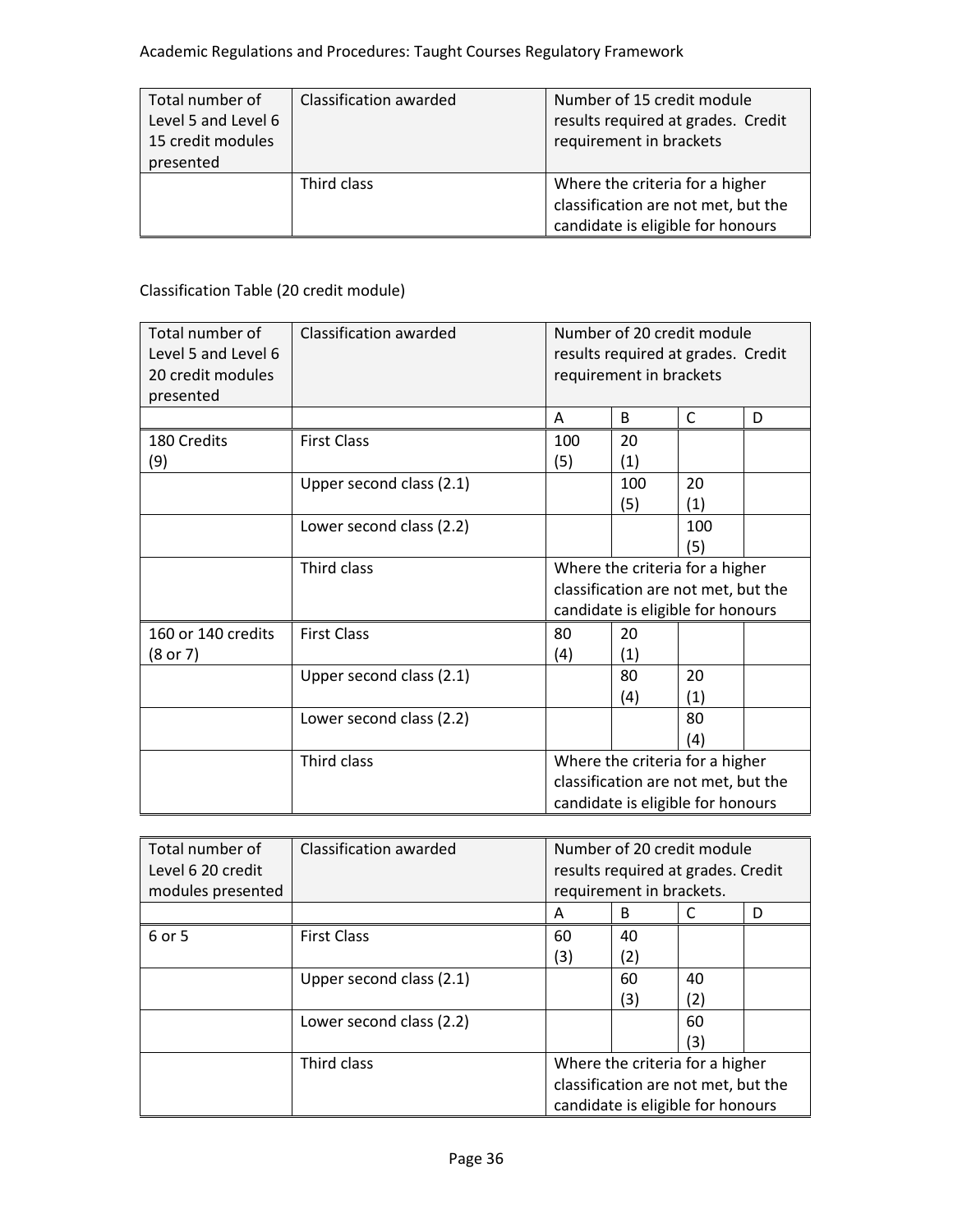| Total number of<br>Level 6 20 credit<br>modules presented | Classification awarded   |                                     | Number of 20 credit module<br>results required at grades. Credit<br>requirement in brackets. |     |  |
|-----------------------------------------------------------|--------------------------|-------------------------------------|----------------------------------------------------------------------------------------------|-----|--|
| 4 or 3                                                    | <b>First Class</b>       | 40                                  | 40                                                                                           |     |  |
|                                                           |                          | (2)                                 | (2)                                                                                          |     |  |
|                                                           | Upper second class (2.1) |                                     | 40                                                                                           | 40  |  |
|                                                           |                          |                                     | (2)                                                                                          | (2) |  |
|                                                           | Lower second class (2.2) |                                     |                                                                                              | 40  |  |
|                                                           |                          |                                     |                                                                                              | (2) |  |
|                                                           | Third class              |                                     | Where the criteria for a higher                                                              |     |  |
|                                                           |                          | classification are not met, but the |                                                                                              |     |  |
|                                                           |                          |                                     | candidate is eligible for honours                                                            |     |  |

## Integrated Master's

| Total<br>number of<br>Level 6 and<br>7 modules<br>presented | Classification awarded   | Number of module results required<br>at grades. Credit requirement in<br>brackets. |     |                                   |   |
|-------------------------------------------------------------|--------------------------|------------------------------------------------------------------------------------|-----|-----------------------------------|---|
|                                                             |                          | A                                                                                  | B   | C                                 | D |
| 180                                                         | <b>First Class</b>       | 90                                                                                 | 30  |                                   |   |
| (12 15 credit<br>modules)                                   |                          | (6)                                                                                | (2) |                                   |   |
|                                                             | Upper second class (2.1) |                                                                                    | 90  | 30                                |   |
|                                                             |                          |                                                                                    | (6) | (2)                               |   |
|                                                             | Lower second class (2.2) |                                                                                    |     | 90                                |   |
|                                                             |                          |                                                                                    |     | (6)                               |   |
|                                                             | Third class              |                                                                                    |     | Where the criteria for a higher   |   |
|                                                             |                          | classification are not met, but the                                                |     |                                   |   |
|                                                             |                          |                                                                                    |     | candidate is eligible for honours |   |

| Total<br>number of<br>Level 7<br>modules<br>presented | Classification awarded   | brackets. |           | Number of module results required<br>at grades. Credit requirement in |   |
|-------------------------------------------------------|--------------------------|-----------|-----------|-----------------------------------------------------------------------|---|
|                                                       |                          | A         | B         | C                                                                     | D |
| 120 or 105<br>credits<br>(8 or 7)                     | <b>First Class</b>       | 60<br>(4) | 30<br>(2) |                                                                       |   |
|                                                       | Upper second class (2.1) |           | 60<br>(4) | 30<br>(2)                                                             |   |
|                                                       | Lower second class (2.2) |           |           | 60<br>(4)                                                             |   |